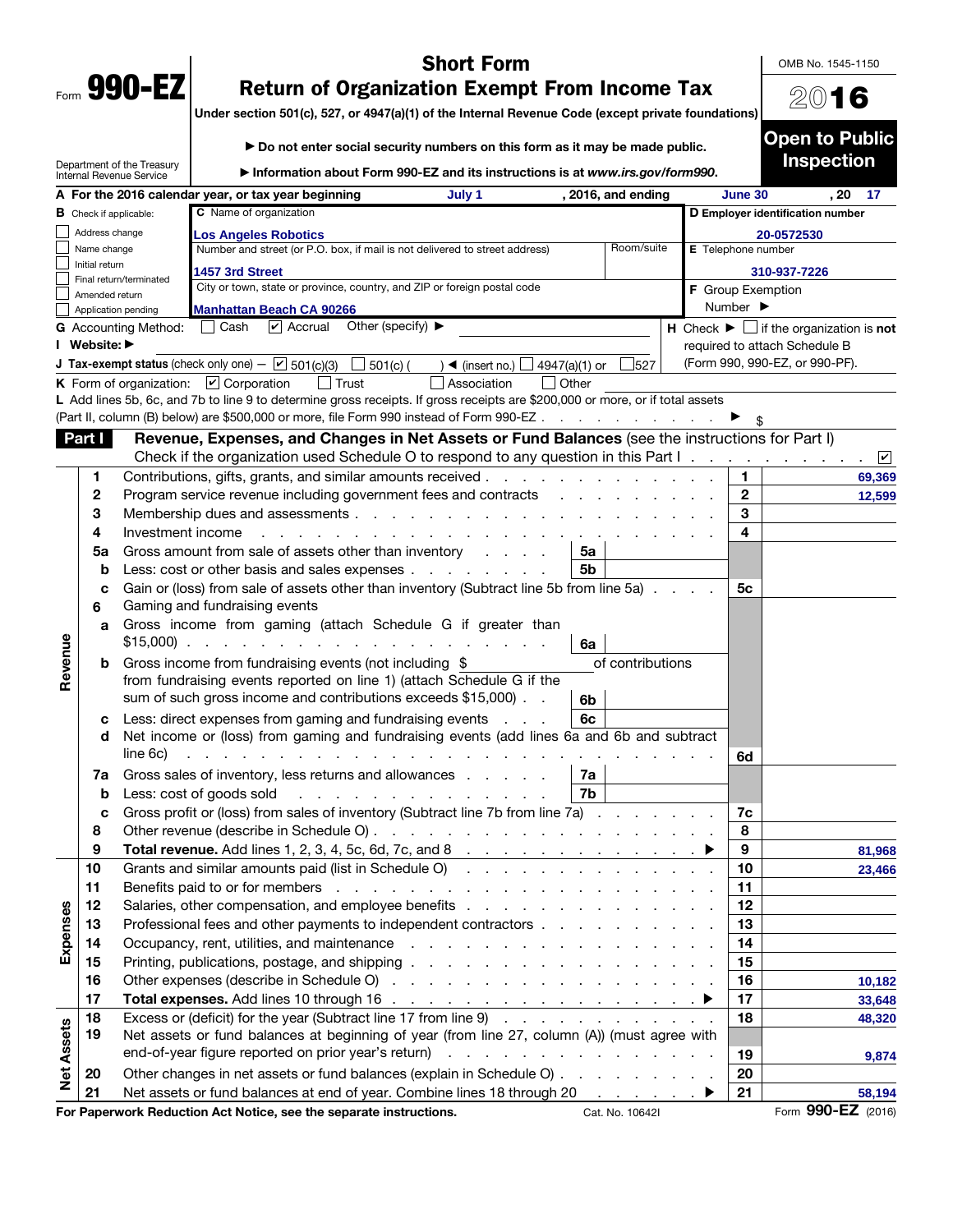|                  | Form 990-EZ (2016)                                                                                                                                                                                                                           |                                       |                                                                   |                                                                                                  |          | Page 2                                               |
|------------------|----------------------------------------------------------------------------------------------------------------------------------------------------------------------------------------------------------------------------------------------|---------------------------------------|-------------------------------------------------------------------|--------------------------------------------------------------------------------------------------|----------|------------------------------------------------------|
|                  | <b>Balance Sheets</b> (see the instructions for Part II)<br><b>Part II</b>                                                                                                                                                                   |                                       |                                                                   |                                                                                                  |          |                                                      |
|                  | Check if the organization used Schedule O to respond to any question in this Part II                                                                                                                                                         |                                       |                                                                   |                                                                                                  |          | $ \boldsymbol{v} $                                   |
|                  |                                                                                                                                                                                                                                              |                                       |                                                                   | (A) Beginning of year                                                                            |          | (B) End of year                                      |
| 22               | Cash, savings, and investments                                                                                                                                                                                                               |                                       |                                                                   | 9,224 22                                                                                         |          | 40,991                                               |
| 23               | Land and buildings $\ldots$ $\ldots$ $\ldots$ $\ldots$                                                                                                                                                                                       |                                       |                                                                   | $\bf{0}$                                                                                         | 23       | 0                                                    |
| 24               | Other assets (describe in Schedule O)                                                                                                                                                                                                        |                                       |                                                                   | 650 24                                                                                           |          | 25,000                                               |
| 25               | Total assets                                                                                                                                                                                                                                 |                                       |                                                                   | 9.874 25                                                                                         |          | 65,991                                               |
| 26               | Total liabilities (describe in Schedule O)                                                                                                                                                                                                   |                                       |                                                                   | $\bf{0}$                                                                                         | 26       | 7,797                                                |
| 27               | Net assets or fund balances (line 27 of column (B) must agree with line 21)                                                                                                                                                                  |                                       |                                                                   | 9,874 27                                                                                         |          | 58,194                                               |
| Part III         | Statement of Program Service Accomplishments (see the instructions for Part III)                                                                                                                                                             |                                       |                                                                   |                                                                                                  |          |                                                      |
|                  | Check if the organization used Schedule O to respond to any question in this Part III                                                                                                                                                        |                                       |                                                                   |                                                                                                  |          | <b>Expenses</b>                                      |
|                  | What is the organization's primary exempt purpose? Fun, technology based enrichment activities for youth                                                                                                                                     |                                       |                                                                   |                                                                                                  |          | (Required for section<br>$501(c)(3)$ and $501(c)(4)$ |
|                  | Describe the organization's program service accomplishments for each of its three largest program services,<br>as measured by expenses. In a clear and concise manner, describe the services provided, the number of                         |                                       |                                                                   |                                                                                                  |          | organizations; optional for<br>others.)              |
|                  | persons benefited, and other relevant information for each program title.                                                                                                                                                                    |                                       |                                                                   |                                                                                                  |          |                                                      |
| 28               | Provided support for Los Angeles area VEX IQ Challenge teams in economically disadvantaged communities.                                                                                                                                      |                                       |                                                                   |                                                                                                  |          |                                                      |
|                  | Purchased team registrations, robot sets and/or field setup kits for 20 teams involving about 200 students.                                                                                                                                  |                                       |                                                                   |                                                                                                  |          |                                                      |
|                  |                                                                                                                                                                                                                                              |                                       |                                                                   |                                                                                                  |          |                                                      |
|                  | (Grants \$<br>20,466) If this amount includes foreign grants, check here                                                                                                                                                                     |                                       |                                                                   |                                                                                                  | 28a      | 22.527                                               |
|                  | 29 Organized three Southern California Regional Robotics Forum (SCRRF) events for 65 FIRST Robotics                                                                                                                                          |                                       |                                                                   |                                                                                                  |          |                                                      |
|                  | Competition teams attended by over 1,000 high school students and over 300 adults.                                                                                                                                                           |                                       |                                                                   |                                                                                                  |          |                                                      |
|                  | Fall Classic, Fall Workshops, and Scrimmage. Funded by registration fees.                                                                                                                                                                    |                                       |                                                                   |                                                                                                  |          |                                                      |
|                  | (Grants \$                                                                                                                                                                                                                                   |                                       | If this amount includes foreign grants, check here                |                                                                                                  | 29a      | 8.121                                                |
| 30               | Awarded three \$1,000 scholarships to high school seniors who participate on Southern California high school                                                                                                                                 |                                       |                                                                   |                                                                                                  |          |                                                      |
|                  | robotics teams. Funded by SCRFF event registration fees.                                                                                                                                                                                     |                                       |                                                                   |                                                                                                  |          |                                                      |
|                  |                                                                                                                                                                                                                                              |                                       |                                                                   |                                                                                                  |          |                                                      |
|                  | (Grants \$<br>3,000) If this amount includes foreign grants, check here                                                                                                                                                                      |                                       |                                                                   |                                                                                                  | 30a      | 3.000                                                |
|                  | 31 Other program services (describe in Schedule O)                                                                                                                                                                                           |                                       | the contract of the contract of the con-                          |                                                                                                  |          |                                                      |
|                  | (Grants \$                                                                                                                                                                                                                                   |                                       | ) If this amount includes foreign grants, check here              |                                                                                                  | 31a      |                                                      |
|                  | 32 Total program service expenses (add lines 28a through 31a)                                                                                                                                                                                |                                       |                                                                   |                                                                                                  | 32       | 33,648                                               |
|                  | List of Officers, Directors, Trustees, and Key Employees (list each one even if not compensated -see the instructions for Part IV)<br><b>Part IV</b><br>Check if the organization used Schedule O to respond to any question in this Part IV |                                       |                                                                   |                                                                                                  |          |                                                      |
|                  |                                                                                                                                                                                                                                              | (b) Average                           | (c) Reportable                                                    | (d) Health benefits,                                                                             |          |                                                      |
|                  | (a) Name and title                                                                                                                                                                                                                           | hours per week<br>devoted to position | compensation<br>(Forms W-2/1099-MISC)<br>(if not paid, enter -0-) | contributions to employee (e) Estimated amount of<br>benefit plans, and<br>deferred compensation |          | other compensation                                   |
|                  |                                                                                                                                                                                                                                              |                                       |                                                                   |                                                                                                  |          |                                                      |
|                  | <b>David Brinza</b>                                                                                                                                                                                                                          |                                       |                                                                   |                                                                                                  |          |                                                      |
|                  | <b>President</b>                                                                                                                                                                                                                             | 12                                    | 0                                                                 |                                                                                                  | 0        | 0                                                    |
|                  | <b>Joe Petito</b>                                                                                                                                                                                                                            |                                       |                                                                   |                                                                                                  |          |                                                      |
|                  | <b>Vice President</b>                                                                                                                                                                                                                        | 12                                    | $\bf{0}$                                                          |                                                                                                  | $\bf{0}$ | 0                                                    |
|                  | <b>Terry Wells</b>                                                                                                                                                                                                                           |                                       |                                                                   |                                                                                                  |          |                                                      |
| <b>Secretary</b> |                                                                                                                                                                                                                                              | 8                                     | $\bf{0}$                                                          |                                                                                                  | $\bf{0}$ | 0                                                    |
|                  | <b>LeRoy Nelson</b>                                                                                                                                                                                                                          |                                       |                                                                   |                                                                                                  |          |                                                      |
|                  | <b>Treasurer</b>                                                                                                                                                                                                                             | 30                                    | $\bf{0}$                                                          |                                                                                                  | $\bf{0}$ | 0                                                    |
|                  | <b>Tony Ayad</b>                                                                                                                                                                                                                             |                                       |                                                                   |                                                                                                  |          |                                                      |
| <b>Director</b>  |                                                                                                                                                                                                                                              | 20                                    | $\bf{0}$                                                          |                                                                                                  | $\bf{0}$ | 0                                                    |
|                  | <b>Andy Crick</b>                                                                                                                                                                                                                            |                                       |                                                                   |                                                                                                  |          |                                                      |
| <b>Director</b>  |                                                                                                                                                                                                                                              | 20                                    | $\bf{0}$                                                          |                                                                                                  | $\bf{0}$ | 0                                                    |
|                  | <b>Chris Husmann</b>                                                                                                                                                                                                                         |                                       |                                                                   |                                                                                                  |          |                                                      |
| <b>Director</b>  |                                                                                                                                                                                                                                              | 8                                     | $\bf{0}$                                                          |                                                                                                  | $\bf{0}$ | 0                                                    |
|                  | <b>Eileen Kahn</b>                                                                                                                                                                                                                           |                                       |                                                                   |                                                                                                  |          |                                                      |
| <b>Director</b>  |                                                                                                                                                                                                                                              | 20                                    | $\bf{0}$                                                          |                                                                                                  | $\bf{0}$ | 0                                                    |
|                  | <b>Ross Mead</b>                                                                                                                                                                                                                             |                                       |                                                                   |                                                                                                  |          |                                                      |
| <b>Director</b>  |                                                                                                                                                                                                                                              | 20                                    | $\bf{0}$                                                          |                                                                                                  | $\bf{0}$ | 0                                                    |
|                  | <b>Tarek Shraibati</b>                                                                                                                                                                                                                       |                                       |                                                                   |                                                                                                  |          |                                                      |
| <b>Director</b>  |                                                                                                                                                                                                                                              | 60                                    | $\bf{0}$                                                          |                                                                                                  | $\bf{0}$ | 0                                                    |
|                  | <b>Alicia Skilton</b>                                                                                                                                                                                                                        |                                       |                                                                   |                                                                                                  |          |                                                      |
| <b>Director</b>  |                                                                                                                                                                                                                                              | 12                                    | $\bf{0}$                                                          |                                                                                                  | $\bf{0}$ | 0                                                    |
|                  | <b>Amanda Sullivan</b>                                                                                                                                                                                                                       |                                       |                                                                   |                                                                                                  |          |                                                      |
| <b>Director</b>  |                                                                                                                                                                                                                                              | 12                                    | 0                                                                 |                                                                                                  | $\bf{0}$ | 0                                                    |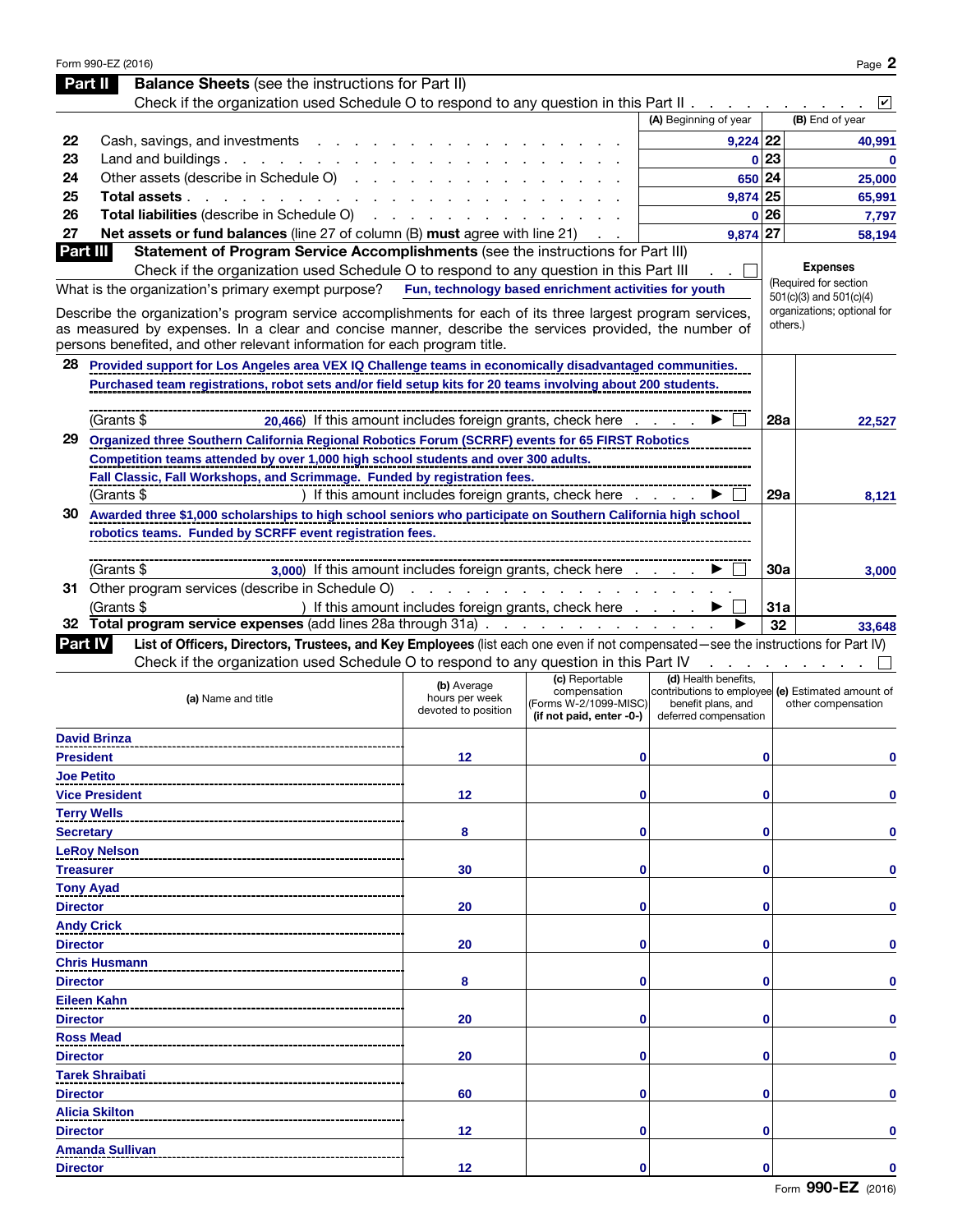|        | Form 990-EZ (2016)                                                                                                                                                                                                                                                                                                       |                 |                  | Page $3$  |
|--------|--------------------------------------------------------------------------------------------------------------------------------------------------------------------------------------------------------------------------------------------------------------------------------------------------------------------------|-----------------|------------------|-----------|
| Part V | Other Information (Note the Schedule A and personal benefit contract statement requirements in the                                                                                                                                                                                                                       |                 |                  |           |
|        | instructions for Part V) Check if the organization used Schedule O to respond to any question in this Part V.                                                                                                                                                                                                            |                 |                  |           |
|        |                                                                                                                                                                                                                                                                                                                          |                 | Yes              | <b>No</b> |
| 33     | Did the organization engage in any significant activity not previously reported to the IRS? If "Yes," provide a                                                                                                                                                                                                          | 33              |                  | V         |
| 34     | Were any significant changes made to the organizing or governing documents? If "Yes," attach a conformed                                                                                                                                                                                                                 |                 |                  |           |
|        | copy of the amended documents if they reflect a change to the organization's name. Otherwise, explain the                                                                                                                                                                                                                |                 |                  |           |
|        | change on Schedule O (see instructions)<br>والمتواط والمتواط والمتواط والمتواط والمتواط والمتواط والمتواط والمتواطئ                                                                                                                                                                                                      | 34              |                  | V         |
| 35a    | Did the organization have unrelated business gross income of \$1,000 or more during the year from business                                                                                                                                                                                                               |                 |                  |           |
|        | activities (such as those reported on lines 2, 6a, and 7a, among others)?                                                                                                                                                                                                                                                | 35a             |                  | V         |
| b      | If "Yes," to line 35a, has the organization filed a Form 990-T for the year? If "No," provide an explanation in Schedule O                                                                                                                                                                                               | 35b             |                  |           |
| c      | Was the organization a section 501(c)(4), 501(c)(5), or 501(c)(6) organization subject to section 6033(e) notice,                                                                                                                                                                                                        |                 |                  |           |
|        | reporting, and proxy tax requirements during the year? If "Yes," complete Schedule C, Part III                                                                                                                                                                                                                           | 35c             |                  | V         |
| 36     | Did the organization undergo a liquidation, dissolution, termination, or significant disposition of net assets                                                                                                                                                                                                           |                 |                  |           |
|        | during the year? If "Yes," complete applicable parts of Schedule N<br>the contract of the contract of the                                                                                                                                                                                                                | 36              |                  | V         |
| 37a    | Enter amount of political expenditures, direct or indirect, as described in the instructions $\blacktriangleright$ 37a                                                                                                                                                                                                   |                 |                  |           |
| b      | Did the organization file Form 1120-POL for this year? .<br>and the company of the company of the company of the company of the company of the company of the company of the company of the company of the company of the company of the company of the company of the company of the comp                               | 37b             |                  | V         |
| 38a    | Did the organization borrow from, or make any loans to, any officer, director, trustee, or key employee or were                                                                                                                                                                                                          |                 |                  |           |
|        | any such loans made in a prior year and still outstanding at the end of the tax year covered by this return?                                                                                                                                                                                                             | 38a             |                  | V         |
| b      | If "Yes," complete Schedule L, Part II and enter the total amount involved<br>38b<br>and the control of the con-                                                                                                                                                                                                         |                 |                  |           |
| 39     | Section 501(c)(7) organizations. Enter:                                                                                                                                                                                                                                                                                  |                 |                  |           |
| а      | Initiation fees and capital contributions included on line 9<br>39a                                                                                                                                                                                                                                                      |                 |                  |           |
| b      | Gross receipts, included on line 9, for public use of club facilities<br>39 <sub>b</sub><br>the company of the company of                                                                                                                                                                                                |                 |                  |           |
| 40a    | Section 501(c)(3) organizations. Enter amount of tax imposed on the organization during the year under:                                                                                                                                                                                                                  |                 |                  |           |
|        | section 4911 ▶<br>; section $4912 \blacktriangleright$<br>; section 4955 $\blacktriangleright$                                                                                                                                                                                                                           |                 |                  |           |
| b      | Section 501(c)(3), 501(c)(4), and 501(c)(29) organizations. Did the organization engage in any section 4958                                                                                                                                                                                                              |                 |                  |           |
|        | excess benefit transaction during the year, or did it engage in an excess benefit transaction in a prior year                                                                                                                                                                                                            |                 |                  |           |
|        | that has not been reported on any of its prior Forms 990 or 990-EZ? If "Yes," complete Schedule L, Part I                                                                                                                                                                                                                | 40b             |                  |           |
| c      | Section 501(c)(3), 501(c)(4), and 501(c)(29) organizations. Enter amount of tax imposed                                                                                                                                                                                                                                  |                 |                  |           |
|        | on organization managers or disqualified persons during the year under sections 4912,                                                                                                                                                                                                                                    |                 |                  |           |
|        |                                                                                                                                                                                                                                                                                                                          |                 |                  |           |
| d      | Section 501(c)(3), 501(c)(4), and 501(c)(29) organizations. Enter amount of tax on line<br>40c reimbursed by the organization enterstanding to the contract of the original state of the contract of the contract of the contract of the contract of the contract of the contract of the contract of the contract of the |                 |                  |           |
|        |                                                                                                                                                                                                                                                                                                                          |                 |                  |           |
| е      | All organizations. At any time during the tax year, was the organization a party to a prohibited tax shelter                                                                                                                                                                                                             | 40e             |                  |           |
| 41     | List the states with which a copy of this return is filed $\triangleright$ CA                                                                                                                                                                                                                                            |                 |                  |           |
| 42a    | Telephone no. ▶                                                                                                                                                                                                                                                                                                          | 310-937-7226    |                  |           |
|        | Located at ▶ 1457 3rd Street, Manhattan Beach, CA<br>$ZIP + 4$                                                                                                                                                                                                                                                           | 90266-6335      |                  |           |
| b      |                                                                                                                                                                                                                                                                                                                          |                 | Yes <sub>1</sub> | No.       |
|        | a financial account in a foreign country (such as a bank account, securities account, or other financial account)?                                                                                                                                                                                                       | 42 <sub>b</sub> |                  | V         |
|        | If "Yes," enter the name of the foreign country: ▶                                                                                                                                                                                                                                                                       |                 |                  |           |
|        | See the instructions for exceptions and filing requirements for FinCEN Form 114, Report of Foreign Bank and                                                                                                                                                                                                              |                 |                  |           |
|        | Financial Accounts (FBAR).                                                                                                                                                                                                                                                                                               |                 |                  |           |
|        | At any time during the calendar year, did the organization maintain an office outside the United States?<br>If "Yes," enter the name of the foreign country: ▶                                                                                                                                                           | 42c             |                  | V         |
| 43     | Section 4947(a)(1) nonexempt charitable trusts filing Form 990-EZ in lieu of Form 1041 - Check here                                                                                                                                                                                                                      |                 |                  |           |
|        | 43                                                                                                                                                                                                                                                                                                                       |                 |                  |           |
|        |                                                                                                                                                                                                                                                                                                                          |                 | <b>Yes</b>       | <b>No</b> |
| 44a    | Did the organization maintain any donor advised funds during the year? If "Yes," Form 990 must be                                                                                                                                                                                                                        | 44a             |                  | V         |
| b      | Did the organization operate one or more hospital facilities during the year? If "Yes," Form 990 must be                                                                                                                                                                                                                 |                 |                  |           |
|        |                                                                                                                                                                                                                                                                                                                          | 44b             |                  | V         |
| с      | Did the organization receive any payments for indoor tanning services during the year?                                                                                                                                                                                                                                   | 44c             |                  | ✓         |
| d      | If "Yes" to line 44c, has the organization filed a Form 720 to report these payments? If "No," provide an                                                                                                                                                                                                                |                 |                  |           |
|        | explanation in Schedule O<br>and a construction of the construction of the construction of the construction of the construction of the construction of the construction of the construction of the construction of the construction of the construction of                                                               | 44d             |                  | V         |
| 45а    | Did the organization have a controlled entity within the meaning of section 512(b)(13)?                                                                                                                                                                                                                                  | 45а             |                  | ✓         |
| b      | Did the organization receive any payment from or engage in any transaction with a controlled entity within the                                                                                                                                                                                                           |                 |                  |           |
|        | meaning of section 512(b)(13)? If "Yes," Form 990 and Schedule R may need to be completed instead of                                                                                                                                                                                                                     |                 |                  |           |
|        | Form 990-EZ (see instructions) $\ldots$ $\ldots$ $\ldots$ $\ldots$ $\ldots$ $\ldots$ $\ldots$ $\ldots$ $\ldots$ $\ldots$ $\ldots$                                                                                                                                                                                        | 45b             |                  | V         |

|  | Form $990-EZ$ (2016) |  |
|--|----------------------|--|
|--|----------------------|--|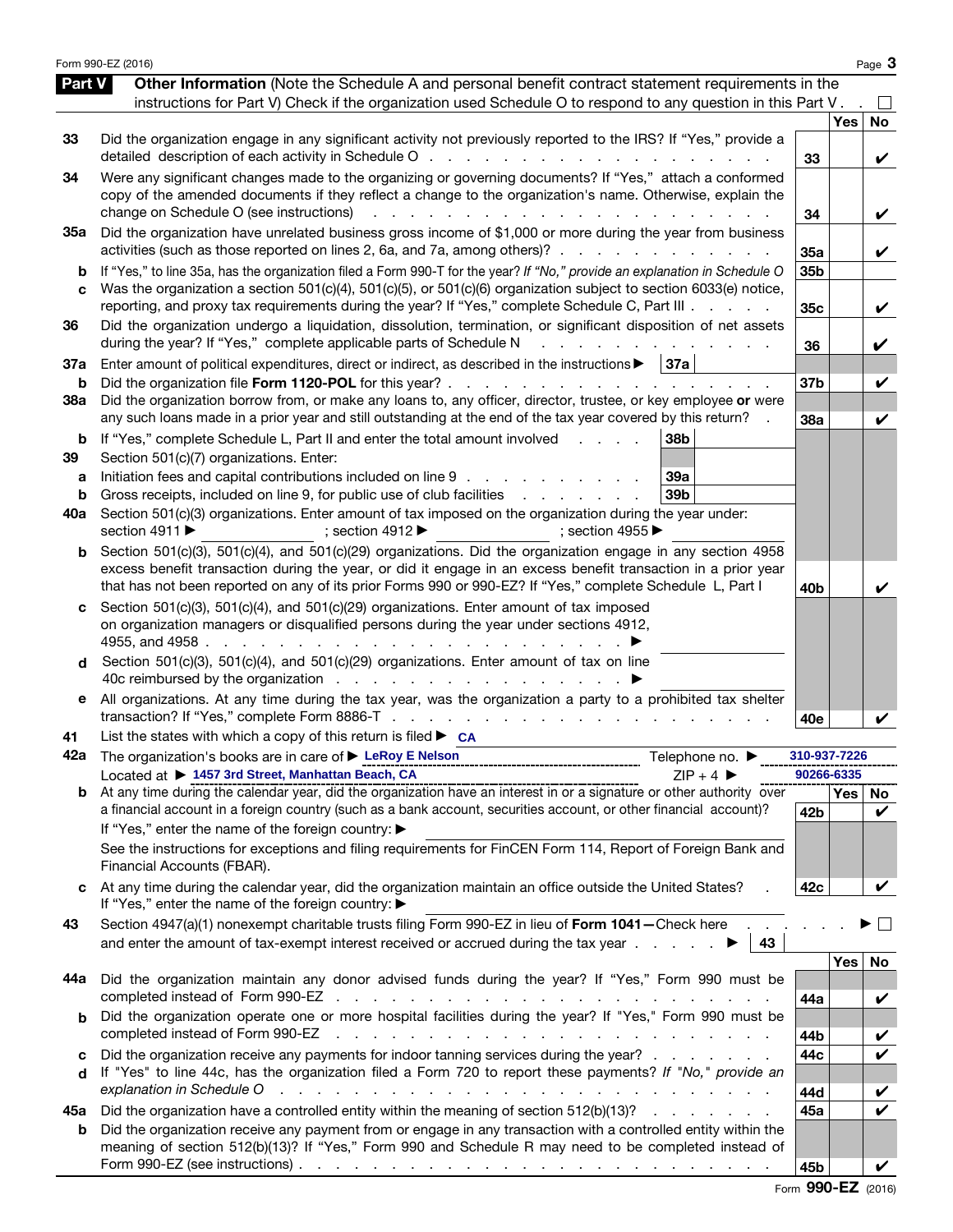|  | Form 990-EZ (2016) |  |
|--|--------------------|--|
|--|--------------------|--|

|      |                                                                                                                     |     | Yes   No |                    |
|------|---------------------------------------------------------------------------------------------------------------------|-----|----------|--------------------|
| - 46 | Did the organization engage, directly or indirectly, in political campaign activities on behalf of or in opposition |     |          |                    |
|      |                                                                                                                     | -46 |          | $\boldsymbol{\nu}$ |

**Part VI** Section 501(c)(3) organizations only

| All section 501(c)(3) organizations must answer questions 47-49b and 52, and complete the tables for lines |  |  |  |
|------------------------------------------------------------------------------------------------------------|--|--|--|
| 50 and 51.                                                                                                 |  |  |  |

|     | Check if the organization used Schedule O to respond to any question in this Part VI                          |                 |       |    |
|-----|---------------------------------------------------------------------------------------------------------------|-----------------|-------|----|
|     |                                                                                                               |                 | Yes l | No |
| 47  | Did the organization engage in lobbying activities or have a section 501(h) election in effect during the tax |                 |       |    |
|     |                                                                                                               | 47              |       |    |
| 48  | Is the organization a school as described in section $170(b)(1)(A)(ii)$ ? If "Yes," complete Schedule E       | 48              |       |    |
| 49а | Did the organization make any transfers to an exempt non-charitable related organization?                     | 49a             |       |    |
|     | <b>b</b> If "Yes," was the related organization a section 527 organization?                                   | 49 <sub>b</sub> |       |    |
|     |                                                                                                               |                 |       |    |

Complete this table for the organization's five highest compensated employees (other than officers, directors, trustees, and key 50 employees) who each received more than \$100,000 of compensation from the organization. If there is none, enter "None."

| (a) Name and title of each employee | (b) Average<br>hours per week<br>devoted to position | (c) Reportable<br>compensation<br>(Forms W-2/1099-MISC) | (d) Health benefits,<br>contributions to employee<br>benefit plans, and deferred<br>compensation | (e) Estimated amount of<br>other compensation |
|-------------------------------------|------------------------------------------------------|---------------------------------------------------------|--------------------------------------------------------------------------------------------------|-----------------------------------------------|
| <b>None</b>                         |                                                      |                                                         |                                                                                                  |                                               |
|                                     |                                                      |                                                         |                                                                                                  |                                               |
|                                     |                                                      |                                                         |                                                                                                  |                                               |
|                                     |                                                      |                                                         |                                                                                                  |                                               |
|                                     |                                                      |                                                         |                                                                                                  |                                               |

f Total number of other employees paid over \$100,000 . . . . ▶

Complete this table for the organization's five highest compensated independent contractors who each received more than  $51$ \$100,000 of compensation from the organization. If there is none, enter "None."

| (a) Name and business address of each independent contractor                  | (b) Type of service | (c) Compensation |
|-------------------------------------------------------------------------------|---------------------|------------------|
| <b>None</b>                                                                   |                     |                  |
|                                                                               |                     |                  |
|                                                                               |                     |                  |
|                                                                               |                     |                  |
|                                                                               |                     |                  |
|                                                                               |                     |                  |
| d Total number of other independent contractors each receiving over \$100,000 | $\mathbf{L}$        |                  |

52 Did the organization complete Schedule A? Note: All section 501(c)(3) organizations must attach a

completed Schedule A  $\ldots$   $\blacksquare$  Yes  $\Box$  No  $\mathcal{L}^{\text{max}}$ the contract of the con- $\sim$  $\mathbf{r}$  $\mathbf{r}$  $\mathbf{r}$  $\sim$  $\mathcal{A}=\mathcal{A}$  .  $\mathbf{r}$ 

Under penalties of perjury, I declare that I have examined this return, including accompanying schedules and statements, and to the best of my knowledge and belief, it is true, correct, and complete. Declaration of preparer (other than officer) is based on all information of which preparer has any knowledge.

| Sign<br>Here                                                                                                                              | Signature of officer<br><b>LeRoy E Nelson, Treasurer</b> |                      |      | Date                               |                                |             |  |
|-------------------------------------------------------------------------------------------------------------------------------------------|----------------------------------------------------------|----------------------|------|------------------------------------|--------------------------------|-------------|--|
|                                                                                                                                           | Type or print name and title                             |                      |      |                                    |                                |             |  |
| <b>Paid</b><br><b>Preparer</b>                                                                                                            | Print/Type preparer's name                               | Preparer's signature | Date |                                    | if<br>Check L<br>self-employed | <b>PTIN</b> |  |
| <b>Use Only</b>                                                                                                                           | Firm's name $\blacktriangleright$                        |                      |      | Firm's $EIN$ $\blacktriangleright$ |                                |             |  |
|                                                                                                                                           | Firm's address $\blacktriangleright$                     |                      |      | Phone no.                          |                                |             |  |
| May the IRS discuss this return with the preparer shown above? See instructions<br>Yes<br>No<br>the company of the company of the company |                                                          |                      |      |                                    |                                |             |  |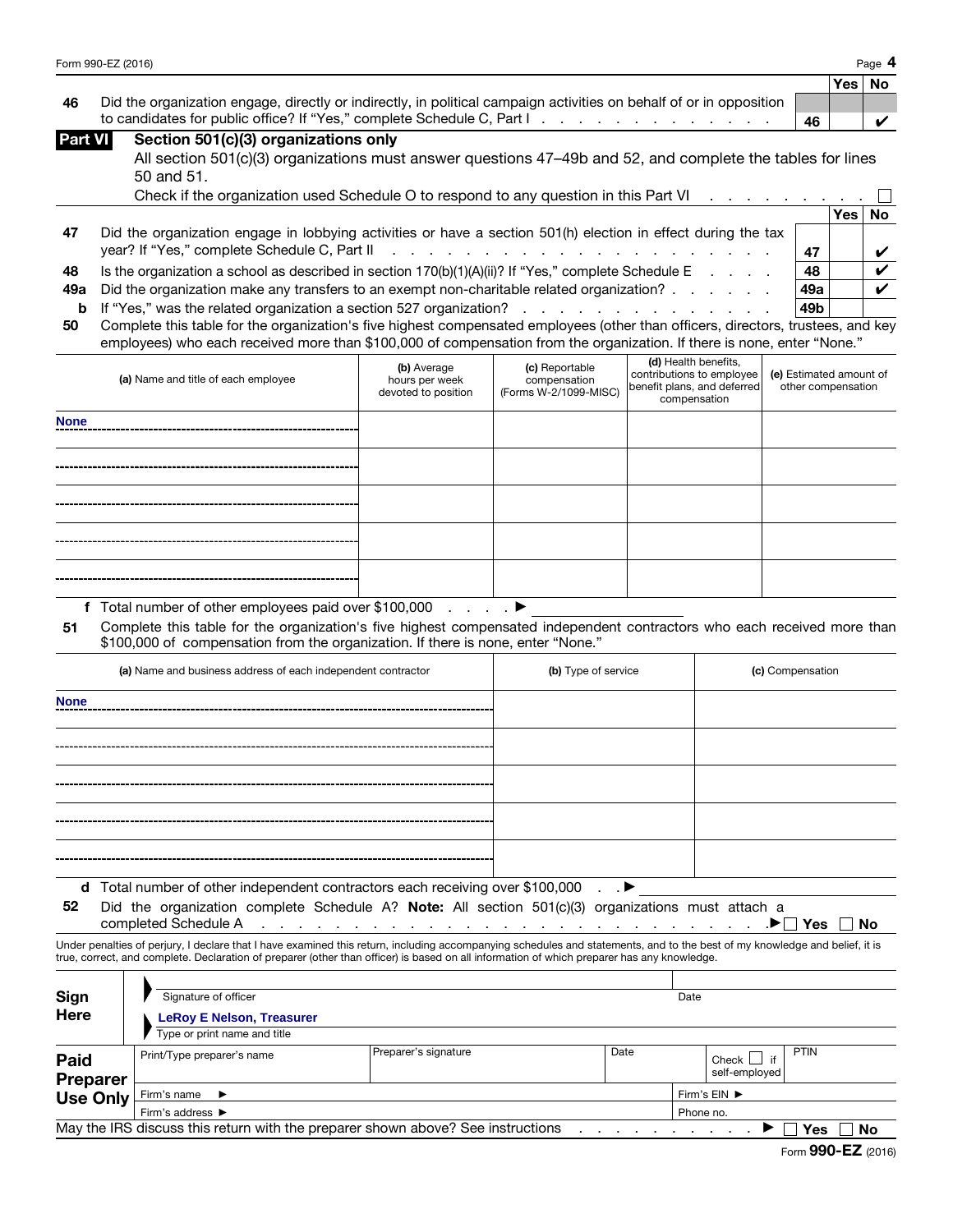**SCHEDULE A** (Form 990 or 990-EZ)

# **Public Charity Status and Public Support**

OMB No. 1545-0047

Complete if the organization is a section 501(c)(3) organization or a section 4947(a)(1) nonexempt charitable trust. Attach to Form 990 or Form 990-EZ.

Department of the Treasury<br>Internal Revenue Service

Information about Schedule A (Form 990 or 990-EZ) and its instructions is at www.irs.gov/form990.

2016 **Open to Public** Inspection

## N L

|                  | Name of the organization                                                                                                                                                                                                                                                                                                                                                                                                                                                                                                                                                                                                      |          |                                                                                     |     |                                                                   | <b>Employer identification number</b>                   |                                                       |
|------------------|-------------------------------------------------------------------------------------------------------------------------------------------------------------------------------------------------------------------------------------------------------------------------------------------------------------------------------------------------------------------------------------------------------------------------------------------------------------------------------------------------------------------------------------------------------------------------------------------------------------------------------|----------|-------------------------------------------------------------------------------------|-----|-------------------------------------------------------------------|---------------------------------------------------------|-------------------------------------------------------|
|                  | <b>Los Angeles Robotics</b>                                                                                                                                                                                                                                                                                                                                                                                                                                                                                                                                                                                                   |          |                                                                                     |     |                                                                   | 20-0572530                                              |                                                       |
| <b>Part I</b>    | Reason for Public Charity Status (All organizations must complete this part.) See instructions.                                                                                                                                                                                                                                                                                                                                                                                                                                                                                                                               |          |                                                                                     |     |                                                                   |                                                         |                                                       |
| 1<br>2<br>3<br>4 | The organization is not a private foundation because it is: (For lines 1 through 12, check only one box.)<br>$\Box$ A church, convention of churches, or association of churches described in section 170(b)(1)(A)(i).<br>$\Box$ A school described in <b>section 170(b)(1)(A)(ii).</b> (Attach Schedule E (Form 990 or 990-EZ).)<br>$\Box$ A hospital or a cooperative hospital service organization described in <b>section 170(b)(1)(A)(iii).</b><br>$\Box$ A medical research organization operated in conjunction with a hospital described in section 170(b)(1)(A)(iii). Enter the<br>hospital's name, city, and state: |          |                                                                                     |     |                                                                   |                                                         |                                                       |
| 5                | □ An organization operated for the benefit of a college or university owned or operated by a governmental unit described in<br>section 170(b)(1)(A)(iv). (Complete Part II.)                                                                                                                                                                                                                                                                                                                                                                                                                                                  |          |                                                                                     |     |                                                                   |                                                         |                                                       |
| 6<br>7           | $\Box$ A federal, state, or local government or governmental unit described in section 170(b)(1)(A)(v).<br>$\Box$ An organization that normally receives a substantial part of its support from a governmental unit or from the general public<br>described in section 170(b)(1)(A)(vi). (Complete Part II.)                                                                                                                                                                                                                                                                                                                  |          |                                                                                     |     |                                                                   |                                                         |                                                       |
| 8                | A community trust described in section 170(b)(1)(A)(vi). (Complete Part II.)                                                                                                                                                                                                                                                                                                                                                                                                                                                                                                                                                  |          |                                                                                     |     |                                                                   |                                                         |                                                       |
| 9                | An agricultural research organization described in section 170(b)(1)(A)(ix) operated in conjunction with a land-grant college<br>or university or a non-land-grant college of agriculture (see instructions). Enter the name, city, and state of the college or<br>university:                                                                                                                                                                                                                                                                                                                                                |          |                                                                                     |     |                                                                   |                                                         |                                                       |
| 10               | An organization that normally receives: (1) more than $33\frac{1}{3}\%$ of its support from contributions, membership fees, and gross<br>receipts from activities related to its exempt functions—subject to certain exceptions, and (2) no more than 331/3% of its<br>support from gross investment income and unrelated business taxable income (less section 511 tax) from businesses<br>acquired by the organization after June 30, 1975. See section 509(a)(2). (Complete Part III.)                                                                                                                                     |          |                                                                                     |     |                                                                   |                                                         |                                                       |
| 11               | $\Box$ An organization organized and operated exclusively to test for public safety. See section 509(a)(4).                                                                                                                                                                                                                                                                                                                                                                                                                                                                                                                   |          |                                                                                     |     |                                                                   |                                                         |                                                       |
| 12               | $\Box$ An organization organized and operated exclusively for the benefit of, to perform the functions of, or to carry out the purposes                                                                                                                                                                                                                                                                                                                                                                                                                                                                                       |          |                                                                                     |     |                                                                   |                                                         |                                                       |
|                  | of one or more publicly supported organizations described in section 509(a)(1) or section 509(a)(2). See section 509(a)(3).                                                                                                                                                                                                                                                                                                                                                                                                                                                                                                   |          |                                                                                     |     |                                                                   |                                                         |                                                       |
|                  | Check the box in lines 12a through 12d that describes the type of supporting organization and complete lines 12e, 12f, and 12g.                                                                                                                                                                                                                                                                                                                                                                                                                                                                                               |          |                                                                                     |     |                                                                   |                                                         |                                                       |
| a                | Type I. A supporting organization operated, supervised, or controlled by its supported organization(s), typically by giving<br>the supported organization(s) the power to regularly appoint or elect a majority of the directors or trustees of the<br>supporting organization. You must complete Part IV, Sections A and B.                                                                                                                                                                                                                                                                                                  |          |                                                                                     |     |                                                                   |                                                         |                                                       |
| b                | Type II. A supporting organization supervised or controlled in connection with its supported organization(s), by having<br>control or management of the supporting organization vested in the same persons that control or manage the supported<br>organization(s). You must complete Part IV, Sections A and C.                                                                                                                                                                                                                                                                                                              |          |                                                                                     |     |                                                                   |                                                         |                                                       |
| c                | Type III functionally integrated. A supporting organization operated in connection with, and functionally integrated with,<br>its supported organization(s) (see instructions). You must complete Part IV, Sections A, D, and E.                                                                                                                                                                                                                                                                                                                                                                                              |          |                                                                                     |     |                                                                   |                                                         |                                                       |
| d                | Type III non-functionally integrated. A supporting organization operated in connection with its supported organization(s)<br>that is not functionally integrated. The organization generally must satisfy a distribution requirement and an attentiveness<br>requirement (see instructions). You must complete Part IV, Sections A and D, and Part V.                                                                                                                                                                                                                                                                         |          |                                                                                     |     |                                                                   |                                                         |                                                       |
| е                | Check this box if the organization received a written determination from the IRS that it is a Type I, Type II, Type III<br>functionally integrated, or Type III non-functionally integrated supporting organization.                                                                                                                                                                                                                                                                                                                                                                                                          |          |                                                                                     |     |                                                                   |                                                         |                                                       |
| f                | Enter the number of supported organizations                                                                                                                                                                                                                                                                                                                                                                                                                                                                                                                                                                                   |          |                                                                                     |     |                                                                   |                                                         |                                                       |
| g                | Provide the following information about the supported organization(s).                                                                                                                                                                                                                                                                                                                                                                                                                                                                                                                                                        |          |                                                                                     |     |                                                                   |                                                         |                                                       |
|                  | (i) Name of supported organization                                                                                                                                                                                                                                                                                                                                                                                                                                                                                                                                                                                            | (ii) EIN | (iii) Type of organization<br>(described on lines 1-10<br>above (see instructions)) |     | (iv) Is the organization<br>listed in your governing<br>document? | (v) Amount of monetary<br>support (see<br>instructions) | (vi) Amount of<br>other support (see<br>instructions) |
|                  |                                                                                                                                                                                                                                                                                                                                                                                                                                                                                                                                                                                                                               |          |                                                                                     | Yes | No                                                                |                                                         |                                                       |
| (A)              |                                                                                                                                                                                                                                                                                                                                                                                                                                                                                                                                                                                                                               |          |                                                                                     |     |                                                                   |                                                         |                                                       |
| (B)              |                                                                                                                                                                                                                                                                                                                                                                                                                                                                                                                                                                                                                               |          |                                                                                     |     |                                                                   |                                                         |                                                       |
| (C)              |                                                                                                                                                                                                                                                                                                                                                                                                                                                                                                                                                                                                                               |          |                                                                                     |     |                                                                   |                                                         |                                                       |

 $(D)$ 

 $(E)$ 

**Total**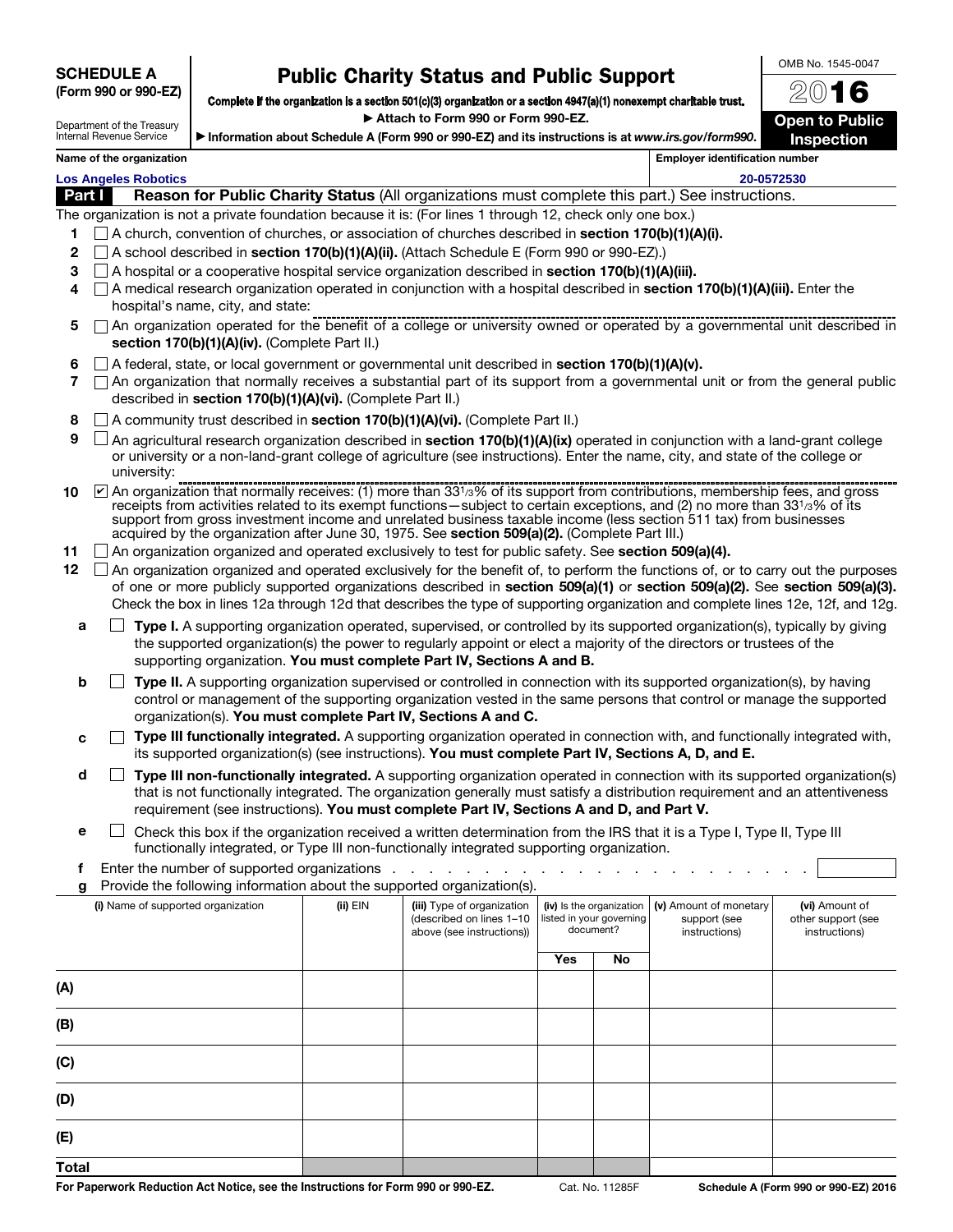Part II

|                | (Complete only if you checked the box on line 5, 7, or 8 of Part I or if the organization failed to qualify under<br>Part III. If the organization fails to qualify under the tests listed below, please complete Part III.)                                                                                                                                                                                                                                                                                                                                                                                                         |          |          |          |            |          |           |
|----------------|--------------------------------------------------------------------------------------------------------------------------------------------------------------------------------------------------------------------------------------------------------------------------------------------------------------------------------------------------------------------------------------------------------------------------------------------------------------------------------------------------------------------------------------------------------------------------------------------------------------------------------------|----------|----------|----------|------------|----------|-----------|
|                | <b>Section A. Public Support</b>                                                                                                                                                                                                                                                                                                                                                                                                                                                                                                                                                                                                     |          |          |          |            |          |           |
|                | Calendar year (or fiscal year beginning in) ▶                                                                                                                                                                                                                                                                                                                                                                                                                                                                                                                                                                                        | (a) 2012 | (b) 2013 | (c) 2014 | $(d)$ 2015 | (e) 2016 | (f) Total |
| 1.             | Gifts,<br>grants, contributions,<br>and<br>membership fees received. (Do not<br>include any "unusual grants.")                                                                                                                                                                                                                                                                                                                                                                                                                                                                                                                       |          |          |          |            |          |           |
| $\mathbf{2}$   | levied<br>Tax<br>revenues<br>for<br>the<br>organization's benefit and either paid<br>to or expended on its behalf                                                                                                                                                                                                                                                                                                                                                                                                                                                                                                                    |          |          |          |            |          |           |
| 3              | The value of services or facilities<br>furnished by a governmental unit to the<br>organization without charge                                                                                                                                                                                                                                                                                                                                                                                                                                                                                                                        |          |          |          |            |          |           |
| 4              | Total. Add lines 1 through 3.                                                                                                                                                                                                                                                                                                                                                                                                                                                                                                                                                                                                        |          |          |          |            |          |           |
| 5              | The portion of total contributions by<br>each<br>(other<br>than<br>person<br>a<br>unit<br>governmental<br>publicly<br>or<br>supported organization) included on<br>line 1 that exceeds 2% of the amount<br>shown on line 11, column $(f)$ .                                                                                                                                                                                                                                                                                                                                                                                          |          |          |          |            |          |           |
| 6              | Public support. Subtract line 5 from line 4                                                                                                                                                                                                                                                                                                                                                                                                                                                                                                                                                                                          |          |          |          |            |          |           |
|                | <b>Section B. Total Support</b>                                                                                                                                                                                                                                                                                                                                                                                                                                                                                                                                                                                                      |          |          |          |            |          |           |
|                | Calendar year (or fiscal year beginning in) ▶                                                                                                                                                                                                                                                                                                                                                                                                                                                                                                                                                                                        | (a) 2012 | (b) 2013 | (c) 2014 | $(d)$ 2015 | (e) 2016 | (f) Total |
| $\overline{7}$ | Amounts from line 4                                                                                                                                                                                                                                                                                                                                                                                                                                                                                                                                                                                                                  |          |          |          |            |          |           |
| 8              | Gross income from interest, dividends,<br>payments received on securities loans,<br>rents, royalties and income from similar<br>sources<br>and the company of the company of                                                                                                                                                                                                                                                                                                                                                                                                                                                         |          |          |          |            |          |           |
| 9              | Net income from unrelated business<br>activities, whether or not the business<br>is regularly carried on<br>and a state of                                                                                                                                                                                                                                                                                                                                                                                                                                                                                                           |          |          |          |            |          |           |
| 10             | Other income. Do not include gain or<br>loss from the sale of capital assets<br>(Explain in Part VI.)                                                                                                                                                                                                                                                                                                                                                                                                                                                                                                                                |          |          |          |            |          |           |
| 11             | Total support. Add lines 7 through 10                                                                                                                                                                                                                                                                                                                                                                                                                                                                                                                                                                                                |          |          |          |            |          |           |
| 12             | Gross receipts from related activities, etc. (see instructions)                                                                                                                                                                                                                                                                                                                                                                                                                                                                                                                                                                      |          |          |          |            | 12       |           |
| 13             | First five years. If the Form 990 is for the organization's first, second, third, fourth, or fifth tax year as a section 501(c)(3)                                                                                                                                                                                                                                                                                                                                                                                                                                                                                                   |          |          |          |            |          |           |
|                | organization, check this box and stop here                                                                                                                                                                                                                                                                                                                                                                                                                                                                                                                                                                                           |          |          |          |            |          | ▶ □       |
|                | <b>Section C. Computation of Public Support Percentage</b>                                                                                                                                                                                                                                                                                                                                                                                                                                                                                                                                                                           |          |          |          |            |          |           |
| 14             | Public support percentage for 2016 (line 6, column (f) divided by line 11, column (f)                                                                                                                                                                                                                                                                                                                                                                                                                                                                                                                                                |          |          |          |            | 14       | $\%$      |
| 15             | Public support percentage from 2015 Schedule A, Part II, line 14<br>331/3% support test-2016. If the organization did not check the box on line 13, and line 14 is 331/3% or more, check this                                                                                                                                                                                                                                                                                                                                                                                                                                        |          |          |          |            | 15       | $\%$      |
| 16a            | box and <b>stop here.</b> The organization qualifies as a publicly supported organization enterpresent and stop here.                                                                                                                                                                                                                                                                                                                                                                                                                                                                                                                |          |          |          |            |          |           |
| b              | 331/3% support test-2015. If the organization did not check a box on line 13 or 16a, and line 15 is 331/3% or more, check                                                                                                                                                                                                                                                                                                                                                                                                                                                                                                            |          |          |          |            |          |           |
|                | this box and <b>stop here.</b> The organization qualifies as a publicly supported organization                                                                                                                                                                                                                                                                                                                                                                                                                                                                                                                                       |          |          |          |            |          |           |
| 17а            | 10%-facts-and-circumstances test-2016. If the organization did not check a box on line 13, 16a, or 16b, and line 14 is                                                                                                                                                                                                                                                                                                                                                                                                                                                                                                               |          |          |          |            |          |           |
|                | 10% or more, and if the organization meets the "facts-and-circumstances" test, check this box and stop here. Explain in<br>Part VI how the organization meets the "facts-and-circumstances" test. The organization qualifies as a publicly supported<br>organization.<br>and a construction of the construction of the construction of the construction of                                                                                                                                                                                                                                                                           |          |          |          |            |          |           |
| b              | 10%-facts-and-circumstances test-2015. If the organization did not check a box on line 13, 16a, 16b, or 17a, and line<br>15 is 10% or more, and if the organization meets the "facts-and-circumstances" test, check this box and stop here.<br>Explain in Part VI how the organization meets the "facts-and-circumstances" test. The organization qualifies as a publicly<br>supported organization<br>a construction of the construction of the construction of the construction of the construction of the construction of the construction of the construction of the construction of the construction of the construction of the |          |          |          |            |          |           |
| 18             | Private foundation. If the organization did not check a box on line 13, 16a, 16b, 17a, or 17b, check this box and see                                                                                                                                                                                                                                                                                                                                                                                                                                                                                                                |          |          |          |            |          |           |

Schedule A (Form 990 or 990-EZ) 2016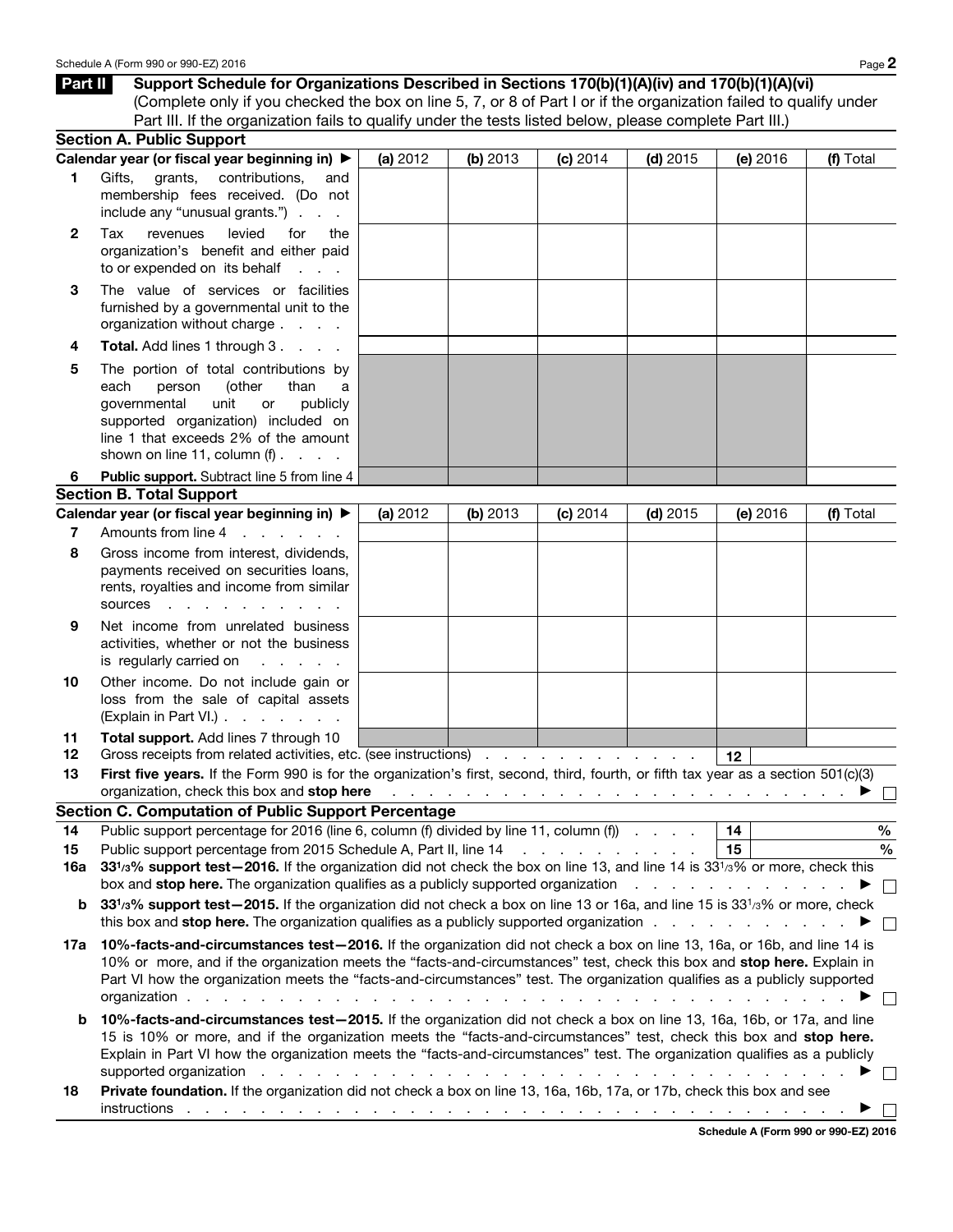#### Part III Support Schedule for Organizations Described in Section 509(a)(2)

(Complete only if you checked the box on line 10 of Part I or if the organization failed to qualify under Part II. If the organization fails to qualify under the tests listed below, please complete Part II.)

| Calendar year (or fiscal year beginning in) ▶<br>(a) 2012<br>(b) 2013<br>(c) 2014<br>$(d)$ 2015<br>(e) 2016<br>(f) Total<br>Gifts, grants, contributions, and membership fees<br>1<br>received. (Do not include any "unusual grants.")<br>65,424<br>50,590<br>101<br>200<br>69,369<br>185,684<br>Gross receipts from admissions, merchandise<br>$\mathbf{2}$<br>sold or services performed, or facilities<br>furnished in any activity that is related to the<br>organization's tax-exempt purpose<br>42,969<br>49,853<br>13,349<br>14,724<br>12,599<br>133,494<br>Gross receipts from activities that are not an<br>3<br>unrelated trade or business under section 513<br>$\bf{0}$<br>0<br>0<br>0<br>$\bf{0}$<br>0<br>levied<br>the<br>4<br>Tax<br>revenues<br>for<br>organization's benefit and either paid<br>to or expended on its behalf<br><b>Contract Contract</b><br>$\mathbf 0$<br>0<br>0<br>0<br>$\mathbf 0$<br>0<br>The value of services or facilities<br>5<br>furnished by a governmental unit to the<br>organization without charge<br>0<br>0<br>0<br>0<br>0<br>Total. Add lines 1 through 5.<br>108,393<br>100,443<br>13,450<br>14,924<br>81,968<br>6<br>319,178<br>Amounts included on lines 1, 2, and 3<br>7a<br>received from disqualified persons<br>856<br>350<br>507<br>844<br>45,122<br>47560<br>Amounts included on lines 2 and 3<br>b<br>from other than disqualified<br>received<br>persons that exceed the greater of \$5,000<br>or 1% of the amount on line 13 for the year<br>$\bf{0}$<br>0<br>0<br>0<br>0<br>Add lines 7a and 7b<br>350<br>856<br>507<br>45,122<br>47560<br>and the company of the company<br>844<br>c<br>Public support. (Subtract line 7c from<br>8<br>$line 6.)$<br>311,618<br><b>Section B. Total Support</b><br>Calendar year (or fiscal year beginning in) ▶<br>(b) 2013<br>(a) 2012<br>$(c)$ 2014<br>$(d)$ 2015<br>(e) $2016$<br>(f) Total<br>Amounts from line 6<br>9<br>108,393<br>100,443<br>13,450<br>14,924<br>81,968<br>319,178<br>Gross income from interest, dividends,<br>10a<br>payments received on securities loans, rents,<br>royalties and income from similar sources.<br>0<br>0<br>0<br>$\bf{0}$<br>0<br>0<br>Unrelated business taxable income (less<br>b<br>section 511 taxes) from businesses<br>acquired after June 30, 1975<br>0<br>0<br>0<br>$\mathbf 0$<br>0<br>0<br>Add lines 10a and 10b<br>$\mathbf{0}$<br>$\mathbf{0}$<br>$\mathbf{0}$<br>$\bf{0}$<br>$\mathbf{0}$<br>$\mathbf{0}$<br>c<br>Net income from unrelated business<br>11<br>activities not included in line 10b, whether<br>or not the business is regularly carried on<br>$\mathbf{0}$<br>$\mathbf{0}$<br>0<br>0<br>$\mathbf{0}$<br>$\mathbf 0$<br>Other income. Do not include gain or<br>12<br>loss from the sale of capital assets<br>(Explain in Part VI.)<br>$\mathbf{0}$<br>0<br>0<br>0<br>$\mathbf 0$<br>0<br>Total support. (Add lines 9, 10c, 11,<br>13<br>and 12.) $\cdots$ $\cdots$<br>108,393<br>100,443<br>13,450<br>14,924<br>81,968<br>319,178<br>First five years. If the Form 990 is for the organization's first, second, third, fourth, or fifth tax year as a section 501(c)(3)<br>14<br>organization, check this box and stop here<br>والمناور والمناور والمناور والمناور والمناور والمناور والمناور والمناور والمناور<br><b>Section C. Computation of Public Support Percentage</b><br>Public support percentage for 2016 (line 8, column (f) divided by line 13, column (f)<br>15<br>15<br>85.1 %<br>Public support percentage from 2015 Schedule A, Part III, line 15<br>16<br>16<br>97.9 %<br>Section D. Computation of Investment Income Percentage<br>Investment income percentage for 2016 (line 10c, column (f) divided by line 13, column (f) $\ldots$<br>17<br>17<br>$0\%$<br>Investment income percentage from 2015 Schedule A, Part III, line 17<br>18<br>18<br>$0\%$<br>331/3% support tests - 2016. If the organization did not check the box on line 14, and line 15 is more than 331/3%, and line<br>19а<br>17 is not more than 33 <sup>1</sup> /3%, check this box and stop here. The organization qualifies as a publicly supported organization<br>$\sqrt{2}$<br>331/3% support tests - 2015. If the organization did not check a box on line 14 or line 19a, and line 16 is more than 331/3%, and<br>b<br>line 18 is not more than $3313%$ , check this box and stop here. The organization qualifies as a publicly supported organization<br>$\mathbf{L}$<br>Private foundation. If the organization did not check a box on line 14, 19a, or 19b, check this box and see instructions<br>20 | <b>Section A. Public Support</b> |  |  |  |
|----------------------------------------------------------------------------------------------------------------------------------------------------------------------------------------------------------------------------------------------------------------------------------------------------------------------------------------------------------------------------------------------------------------------------------------------------------------------------------------------------------------------------------------------------------------------------------------------------------------------------------------------------------------------------------------------------------------------------------------------------------------------------------------------------------------------------------------------------------------------------------------------------------------------------------------------------------------------------------------------------------------------------------------------------------------------------------------------------------------------------------------------------------------------------------------------------------------------------------------------------------------------------------------------------------------------------------------------------------------------------------------------------------------------------------------------------------------------------------------------------------------------------------------------------------------------------------------------------------------------------------------------------------------------------------------------------------------------------------------------------------------------------------------------------------------------------------------------------------------------------------------------------------------------------------------------------------------------------------------------------------------------------------------------------------------------------------------------------------------------------------------------------------------------------------------------------------------------------------------------------------------------------------------------------------------------------------------------------------------------------------------------------------------------------------------------------------------------------------------------------------------------------------------------------------------------------------------------------------------------------------------------------------------------------------------------------------------------------------------------------------------------------------------------------------------------------------------------------------------------------------------------------------------------------------------------------------------------------------------------------------------------------------------------------------------------------------------------------------------------------------------------------------------------------------------------------------------------------------------------------------------------------------------------------------------------------------------------------------------------------------------------------------------------------------------------------------------------------------------------------------------------------------------------------------------------------------------------------------------------------------------------------------------------------------------------------------------------------------------------------------------------------------------------------------------------------------------------------------------------------------------------------------------------------------------------------------------------------------------------------------------------------------------------------------------------------------------------------------------------------------------------------------------------------------------------------------------------------------------------------------------------------------------------------------------------------------------------------------------------------------------------------------------------------------------------------------------------------------------------------------------------------------------------------------------------------------|----------------------------------|--|--|--|
|                                                                                                                                                                                                                                                                                                                                                                                                                                                                                                                                                                                                                                                                                                                                                                                                                                                                                                                                                                                                                                                                                                                                                                                                                                                                                                                                                                                                                                                                                                                                                                                                                                                                                                                                                                                                                                                                                                                                                                                                                                                                                                                                                                                                                                                                                                                                                                                                                                                                                                                                                                                                                                                                                                                                                                                                                                                                                                                                                                                                                                                                                                                                                                                                                                                                                                                                                                                                                                                                                                                                                                                                                                                                                                                                                                                                                                                                                                                                                                                                                                                                                                                                                                                                                                                                                                                                                                                                                                                                                                                                                                                  |                                  |  |  |  |
|                                                                                                                                                                                                                                                                                                                                                                                                                                                                                                                                                                                                                                                                                                                                                                                                                                                                                                                                                                                                                                                                                                                                                                                                                                                                                                                                                                                                                                                                                                                                                                                                                                                                                                                                                                                                                                                                                                                                                                                                                                                                                                                                                                                                                                                                                                                                                                                                                                                                                                                                                                                                                                                                                                                                                                                                                                                                                                                                                                                                                                                                                                                                                                                                                                                                                                                                                                                                                                                                                                                                                                                                                                                                                                                                                                                                                                                                                                                                                                                                                                                                                                                                                                                                                                                                                                                                                                                                                                                                                                                                                                                  |                                  |  |  |  |
|                                                                                                                                                                                                                                                                                                                                                                                                                                                                                                                                                                                                                                                                                                                                                                                                                                                                                                                                                                                                                                                                                                                                                                                                                                                                                                                                                                                                                                                                                                                                                                                                                                                                                                                                                                                                                                                                                                                                                                                                                                                                                                                                                                                                                                                                                                                                                                                                                                                                                                                                                                                                                                                                                                                                                                                                                                                                                                                                                                                                                                                                                                                                                                                                                                                                                                                                                                                                                                                                                                                                                                                                                                                                                                                                                                                                                                                                                                                                                                                                                                                                                                                                                                                                                                                                                                                                                                                                                                                                                                                                                                                  |                                  |  |  |  |
|                                                                                                                                                                                                                                                                                                                                                                                                                                                                                                                                                                                                                                                                                                                                                                                                                                                                                                                                                                                                                                                                                                                                                                                                                                                                                                                                                                                                                                                                                                                                                                                                                                                                                                                                                                                                                                                                                                                                                                                                                                                                                                                                                                                                                                                                                                                                                                                                                                                                                                                                                                                                                                                                                                                                                                                                                                                                                                                                                                                                                                                                                                                                                                                                                                                                                                                                                                                                                                                                                                                                                                                                                                                                                                                                                                                                                                                                                                                                                                                                                                                                                                                                                                                                                                                                                                                                                                                                                                                                                                                                                                                  |                                  |  |  |  |
|                                                                                                                                                                                                                                                                                                                                                                                                                                                                                                                                                                                                                                                                                                                                                                                                                                                                                                                                                                                                                                                                                                                                                                                                                                                                                                                                                                                                                                                                                                                                                                                                                                                                                                                                                                                                                                                                                                                                                                                                                                                                                                                                                                                                                                                                                                                                                                                                                                                                                                                                                                                                                                                                                                                                                                                                                                                                                                                                                                                                                                                                                                                                                                                                                                                                                                                                                                                                                                                                                                                                                                                                                                                                                                                                                                                                                                                                                                                                                                                                                                                                                                                                                                                                                                                                                                                                                                                                                                                                                                                                                                                  |                                  |  |  |  |
|                                                                                                                                                                                                                                                                                                                                                                                                                                                                                                                                                                                                                                                                                                                                                                                                                                                                                                                                                                                                                                                                                                                                                                                                                                                                                                                                                                                                                                                                                                                                                                                                                                                                                                                                                                                                                                                                                                                                                                                                                                                                                                                                                                                                                                                                                                                                                                                                                                                                                                                                                                                                                                                                                                                                                                                                                                                                                                                                                                                                                                                                                                                                                                                                                                                                                                                                                                                                                                                                                                                                                                                                                                                                                                                                                                                                                                                                                                                                                                                                                                                                                                                                                                                                                                                                                                                                                                                                                                                                                                                                                                                  |                                  |  |  |  |
|                                                                                                                                                                                                                                                                                                                                                                                                                                                                                                                                                                                                                                                                                                                                                                                                                                                                                                                                                                                                                                                                                                                                                                                                                                                                                                                                                                                                                                                                                                                                                                                                                                                                                                                                                                                                                                                                                                                                                                                                                                                                                                                                                                                                                                                                                                                                                                                                                                                                                                                                                                                                                                                                                                                                                                                                                                                                                                                                                                                                                                                                                                                                                                                                                                                                                                                                                                                                                                                                                                                                                                                                                                                                                                                                                                                                                                                                                                                                                                                                                                                                                                                                                                                                                                                                                                                                                                                                                                                                                                                                                                                  |                                  |  |  |  |
|                                                                                                                                                                                                                                                                                                                                                                                                                                                                                                                                                                                                                                                                                                                                                                                                                                                                                                                                                                                                                                                                                                                                                                                                                                                                                                                                                                                                                                                                                                                                                                                                                                                                                                                                                                                                                                                                                                                                                                                                                                                                                                                                                                                                                                                                                                                                                                                                                                                                                                                                                                                                                                                                                                                                                                                                                                                                                                                                                                                                                                                                                                                                                                                                                                                                                                                                                                                                                                                                                                                                                                                                                                                                                                                                                                                                                                                                                                                                                                                                                                                                                                                                                                                                                                                                                                                                                                                                                                                                                                                                                                                  |                                  |  |  |  |
|                                                                                                                                                                                                                                                                                                                                                                                                                                                                                                                                                                                                                                                                                                                                                                                                                                                                                                                                                                                                                                                                                                                                                                                                                                                                                                                                                                                                                                                                                                                                                                                                                                                                                                                                                                                                                                                                                                                                                                                                                                                                                                                                                                                                                                                                                                                                                                                                                                                                                                                                                                                                                                                                                                                                                                                                                                                                                                                                                                                                                                                                                                                                                                                                                                                                                                                                                                                                                                                                                                                                                                                                                                                                                                                                                                                                                                                                                                                                                                                                                                                                                                                                                                                                                                                                                                                                                                                                                                                                                                                                                                                  |                                  |  |  |  |
|                                                                                                                                                                                                                                                                                                                                                                                                                                                                                                                                                                                                                                                                                                                                                                                                                                                                                                                                                                                                                                                                                                                                                                                                                                                                                                                                                                                                                                                                                                                                                                                                                                                                                                                                                                                                                                                                                                                                                                                                                                                                                                                                                                                                                                                                                                                                                                                                                                                                                                                                                                                                                                                                                                                                                                                                                                                                                                                                                                                                                                                                                                                                                                                                                                                                                                                                                                                                                                                                                                                                                                                                                                                                                                                                                                                                                                                                                                                                                                                                                                                                                                                                                                                                                                                                                                                                                                                                                                                                                                                                                                                  |                                  |  |  |  |
|                                                                                                                                                                                                                                                                                                                                                                                                                                                                                                                                                                                                                                                                                                                                                                                                                                                                                                                                                                                                                                                                                                                                                                                                                                                                                                                                                                                                                                                                                                                                                                                                                                                                                                                                                                                                                                                                                                                                                                                                                                                                                                                                                                                                                                                                                                                                                                                                                                                                                                                                                                                                                                                                                                                                                                                                                                                                                                                                                                                                                                                                                                                                                                                                                                                                                                                                                                                                                                                                                                                                                                                                                                                                                                                                                                                                                                                                                                                                                                                                                                                                                                                                                                                                                                                                                                                                                                                                                                                                                                                                                                                  |                                  |  |  |  |
|                                                                                                                                                                                                                                                                                                                                                                                                                                                                                                                                                                                                                                                                                                                                                                                                                                                                                                                                                                                                                                                                                                                                                                                                                                                                                                                                                                                                                                                                                                                                                                                                                                                                                                                                                                                                                                                                                                                                                                                                                                                                                                                                                                                                                                                                                                                                                                                                                                                                                                                                                                                                                                                                                                                                                                                                                                                                                                                                                                                                                                                                                                                                                                                                                                                                                                                                                                                                                                                                                                                                                                                                                                                                                                                                                                                                                                                                                                                                                                                                                                                                                                                                                                                                                                                                                                                                                                                                                                                                                                                                                                                  |                                  |  |  |  |
|                                                                                                                                                                                                                                                                                                                                                                                                                                                                                                                                                                                                                                                                                                                                                                                                                                                                                                                                                                                                                                                                                                                                                                                                                                                                                                                                                                                                                                                                                                                                                                                                                                                                                                                                                                                                                                                                                                                                                                                                                                                                                                                                                                                                                                                                                                                                                                                                                                                                                                                                                                                                                                                                                                                                                                                                                                                                                                                                                                                                                                                                                                                                                                                                                                                                                                                                                                                                                                                                                                                                                                                                                                                                                                                                                                                                                                                                                                                                                                                                                                                                                                                                                                                                                                                                                                                                                                                                                                                                                                                                                                                  |                                  |  |  |  |
|                                                                                                                                                                                                                                                                                                                                                                                                                                                                                                                                                                                                                                                                                                                                                                                                                                                                                                                                                                                                                                                                                                                                                                                                                                                                                                                                                                                                                                                                                                                                                                                                                                                                                                                                                                                                                                                                                                                                                                                                                                                                                                                                                                                                                                                                                                                                                                                                                                                                                                                                                                                                                                                                                                                                                                                                                                                                                                                                                                                                                                                                                                                                                                                                                                                                                                                                                                                                                                                                                                                                                                                                                                                                                                                                                                                                                                                                                                                                                                                                                                                                                                                                                                                                                                                                                                                                                                                                                                                                                                                                                                                  |                                  |  |  |  |
|                                                                                                                                                                                                                                                                                                                                                                                                                                                                                                                                                                                                                                                                                                                                                                                                                                                                                                                                                                                                                                                                                                                                                                                                                                                                                                                                                                                                                                                                                                                                                                                                                                                                                                                                                                                                                                                                                                                                                                                                                                                                                                                                                                                                                                                                                                                                                                                                                                                                                                                                                                                                                                                                                                                                                                                                                                                                                                                                                                                                                                                                                                                                                                                                                                                                                                                                                                                                                                                                                                                                                                                                                                                                                                                                                                                                                                                                                                                                                                                                                                                                                                                                                                                                                                                                                                                                                                                                                                                                                                                                                                                  |                                  |  |  |  |
|                                                                                                                                                                                                                                                                                                                                                                                                                                                                                                                                                                                                                                                                                                                                                                                                                                                                                                                                                                                                                                                                                                                                                                                                                                                                                                                                                                                                                                                                                                                                                                                                                                                                                                                                                                                                                                                                                                                                                                                                                                                                                                                                                                                                                                                                                                                                                                                                                                                                                                                                                                                                                                                                                                                                                                                                                                                                                                                                                                                                                                                                                                                                                                                                                                                                                                                                                                                                                                                                                                                                                                                                                                                                                                                                                                                                                                                                                                                                                                                                                                                                                                                                                                                                                                                                                                                                                                                                                                                                                                                                                                                  |                                  |  |  |  |
|                                                                                                                                                                                                                                                                                                                                                                                                                                                                                                                                                                                                                                                                                                                                                                                                                                                                                                                                                                                                                                                                                                                                                                                                                                                                                                                                                                                                                                                                                                                                                                                                                                                                                                                                                                                                                                                                                                                                                                                                                                                                                                                                                                                                                                                                                                                                                                                                                                                                                                                                                                                                                                                                                                                                                                                                                                                                                                                                                                                                                                                                                                                                                                                                                                                                                                                                                                                                                                                                                                                                                                                                                                                                                                                                                                                                                                                                                                                                                                                                                                                                                                                                                                                                                                                                                                                                                                                                                                                                                                                                                                                  |                                  |  |  |  |
|                                                                                                                                                                                                                                                                                                                                                                                                                                                                                                                                                                                                                                                                                                                                                                                                                                                                                                                                                                                                                                                                                                                                                                                                                                                                                                                                                                                                                                                                                                                                                                                                                                                                                                                                                                                                                                                                                                                                                                                                                                                                                                                                                                                                                                                                                                                                                                                                                                                                                                                                                                                                                                                                                                                                                                                                                                                                                                                                                                                                                                                                                                                                                                                                                                                                                                                                                                                                                                                                                                                                                                                                                                                                                                                                                                                                                                                                                                                                                                                                                                                                                                                                                                                                                                                                                                                                                                                                                                                                                                                                                                                  |                                  |  |  |  |
|                                                                                                                                                                                                                                                                                                                                                                                                                                                                                                                                                                                                                                                                                                                                                                                                                                                                                                                                                                                                                                                                                                                                                                                                                                                                                                                                                                                                                                                                                                                                                                                                                                                                                                                                                                                                                                                                                                                                                                                                                                                                                                                                                                                                                                                                                                                                                                                                                                                                                                                                                                                                                                                                                                                                                                                                                                                                                                                                                                                                                                                                                                                                                                                                                                                                                                                                                                                                                                                                                                                                                                                                                                                                                                                                                                                                                                                                                                                                                                                                                                                                                                                                                                                                                                                                                                                                                                                                                                                                                                                                                                                  |                                  |  |  |  |
|                                                                                                                                                                                                                                                                                                                                                                                                                                                                                                                                                                                                                                                                                                                                                                                                                                                                                                                                                                                                                                                                                                                                                                                                                                                                                                                                                                                                                                                                                                                                                                                                                                                                                                                                                                                                                                                                                                                                                                                                                                                                                                                                                                                                                                                                                                                                                                                                                                                                                                                                                                                                                                                                                                                                                                                                                                                                                                                                                                                                                                                                                                                                                                                                                                                                                                                                                                                                                                                                                                                                                                                                                                                                                                                                                                                                                                                                                                                                                                                                                                                                                                                                                                                                                                                                                                                                                                                                                                                                                                                                                                                  |                                  |  |  |  |
|                                                                                                                                                                                                                                                                                                                                                                                                                                                                                                                                                                                                                                                                                                                                                                                                                                                                                                                                                                                                                                                                                                                                                                                                                                                                                                                                                                                                                                                                                                                                                                                                                                                                                                                                                                                                                                                                                                                                                                                                                                                                                                                                                                                                                                                                                                                                                                                                                                                                                                                                                                                                                                                                                                                                                                                                                                                                                                                                                                                                                                                                                                                                                                                                                                                                                                                                                                                                                                                                                                                                                                                                                                                                                                                                                                                                                                                                                                                                                                                                                                                                                                                                                                                                                                                                                                                                                                                                                                                                                                                                                                                  |                                  |  |  |  |
|                                                                                                                                                                                                                                                                                                                                                                                                                                                                                                                                                                                                                                                                                                                                                                                                                                                                                                                                                                                                                                                                                                                                                                                                                                                                                                                                                                                                                                                                                                                                                                                                                                                                                                                                                                                                                                                                                                                                                                                                                                                                                                                                                                                                                                                                                                                                                                                                                                                                                                                                                                                                                                                                                                                                                                                                                                                                                                                                                                                                                                                                                                                                                                                                                                                                                                                                                                                                                                                                                                                                                                                                                                                                                                                                                                                                                                                                                                                                                                                                                                                                                                                                                                                                                                                                                                                                                                                                                                                                                                                                                                                  |                                  |  |  |  |
|                                                                                                                                                                                                                                                                                                                                                                                                                                                                                                                                                                                                                                                                                                                                                                                                                                                                                                                                                                                                                                                                                                                                                                                                                                                                                                                                                                                                                                                                                                                                                                                                                                                                                                                                                                                                                                                                                                                                                                                                                                                                                                                                                                                                                                                                                                                                                                                                                                                                                                                                                                                                                                                                                                                                                                                                                                                                                                                                                                                                                                                                                                                                                                                                                                                                                                                                                                                                                                                                                                                                                                                                                                                                                                                                                                                                                                                                                                                                                                                                                                                                                                                                                                                                                                                                                                                                                                                                                                                                                                                                                                                  |                                  |  |  |  |
|                                                                                                                                                                                                                                                                                                                                                                                                                                                                                                                                                                                                                                                                                                                                                                                                                                                                                                                                                                                                                                                                                                                                                                                                                                                                                                                                                                                                                                                                                                                                                                                                                                                                                                                                                                                                                                                                                                                                                                                                                                                                                                                                                                                                                                                                                                                                                                                                                                                                                                                                                                                                                                                                                                                                                                                                                                                                                                                                                                                                                                                                                                                                                                                                                                                                                                                                                                                                                                                                                                                                                                                                                                                                                                                                                                                                                                                                                                                                                                                                                                                                                                                                                                                                                                                                                                                                                                                                                                                                                                                                                                                  |                                  |  |  |  |
|                                                                                                                                                                                                                                                                                                                                                                                                                                                                                                                                                                                                                                                                                                                                                                                                                                                                                                                                                                                                                                                                                                                                                                                                                                                                                                                                                                                                                                                                                                                                                                                                                                                                                                                                                                                                                                                                                                                                                                                                                                                                                                                                                                                                                                                                                                                                                                                                                                                                                                                                                                                                                                                                                                                                                                                                                                                                                                                                                                                                                                                                                                                                                                                                                                                                                                                                                                                                                                                                                                                                                                                                                                                                                                                                                                                                                                                                                                                                                                                                                                                                                                                                                                                                                                                                                                                                                                                                                                                                                                                                                                                  |                                  |  |  |  |
|                                                                                                                                                                                                                                                                                                                                                                                                                                                                                                                                                                                                                                                                                                                                                                                                                                                                                                                                                                                                                                                                                                                                                                                                                                                                                                                                                                                                                                                                                                                                                                                                                                                                                                                                                                                                                                                                                                                                                                                                                                                                                                                                                                                                                                                                                                                                                                                                                                                                                                                                                                                                                                                                                                                                                                                                                                                                                                                                                                                                                                                                                                                                                                                                                                                                                                                                                                                                                                                                                                                                                                                                                                                                                                                                                                                                                                                                                                                                                                                                                                                                                                                                                                                                                                                                                                                                                                                                                                                                                                                                                                                  |                                  |  |  |  |
|                                                                                                                                                                                                                                                                                                                                                                                                                                                                                                                                                                                                                                                                                                                                                                                                                                                                                                                                                                                                                                                                                                                                                                                                                                                                                                                                                                                                                                                                                                                                                                                                                                                                                                                                                                                                                                                                                                                                                                                                                                                                                                                                                                                                                                                                                                                                                                                                                                                                                                                                                                                                                                                                                                                                                                                                                                                                                                                                                                                                                                                                                                                                                                                                                                                                                                                                                                                                                                                                                                                                                                                                                                                                                                                                                                                                                                                                                                                                                                                                                                                                                                                                                                                                                                                                                                                                                                                                                                                                                                                                                                                  |                                  |  |  |  |
|                                                                                                                                                                                                                                                                                                                                                                                                                                                                                                                                                                                                                                                                                                                                                                                                                                                                                                                                                                                                                                                                                                                                                                                                                                                                                                                                                                                                                                                                                                                                                                                                                                                                                                                                                                                                                                                                                                                                                                                                                                                                                                                                                                                                                                                                                                                                                                                                                                                                                                                                                                                                                                                                                                                                                                                                                                                                                                                                                                                                                                                                                                                                                                                                                                                                                                                                                                                                                                                                                                                                                                                                                                                                                                                                                                                                                                                                                                                                                                                                                                                                                                                                                                                                                                                                                                                                                                                                                                                                                                                                                                                  |                                  |  |  |  |
|                                                                                                                                                                                                                                                                                                                                                                                                                                                                                                                                                                                                                                                                                                                                                                                                                                                                                                                                                                                                                                                                                                                                                                                                                                                                                                                                                                                                                                                                                                                                                                                                                                                                                                                                                                                                                                                                                                                                                                                                                                                                                                                                                                                                                                                                                                                                                                                                                                                                                                                                                                                                                                                                                                                                                                                                                                                                                                                                                                                                                                                                                                                                                                                                                                                                                                                                                                                                                                                                                                                                                                                                                                                                                                                                                                                                                                                                                                                                                                                                                                                                                                                                                                                                                                                                                                                                                                                                                                                                                                                                                                                  |                                  |  |  |  |
|                                                                                                                                                                                                                                                                                                                                                                                                                                                                                                                                                                                                                                                                                                                                                                                                                                                                                                                                                                                                                                                                                                                                                                                                                                                                                                                                                                                                                                                                                                                                                                                                                                                                                                                                                                                                                                                                                                                                                                                                                                                                                                                                                                                                                                                                                                                                                                                                                                                                                                                                                                                                                                                                                                                                                                                                                                                                                                                                                                                                                                                                                                                                                                                                                                                                                                                                                                                                                                                                                                                                                                                                                                                                                                                                                                                                                                                                                                                                                                                                                                                                                                                                                                                                                                                                                                                                                                                                                                                                                                                                                                                  |                                  |  |  |  |
|                                                                                                                                                                                                                                                                                                                                                                                                                                                                                                                                                                                                                                                                                                                                                                                                                                                                                                                                                                                                                                                                                                                                                                                                                                                                                                                                                                                                                                                                                                                                                                                                                                                                                                                                                                                                                                                                                                                                                                                                                                                                                                                                                                                                                                                                                                                                                                                                                                                                                                                                                                                                                                                                                                                                                                                                                                                                                                                                                                                                                                                                                                                                                                                                                                                                                                                                                                                                                                                                                                                                                                                                                                                                                                                                                                                                                                                                                                                                                                                                                                                                                                                                                                                                                                                                                                                                                                                                                                                                                                                                                                                  |                                  |  |  |  |
|                                                                                                                                                                                                                                                                                                                                                                                                                                                                                                                                                                                                                                                                                                                                                                                                                                                                                                                                                                                                                                                                                                                                                                                                                                                                                                                                                                                                                                                                                                                                                                                                                                                                                                                                                                                                                                                                                                                                                                                                                                                                                                                                                                                                                                                                                                                                                                                                                                                                                                                                                                                                                                                                                                                                                                                                                                                                                                                                                                                                                                                                                                                                                                                                                                                                                                                                                                                                                                                                                                                                                                                                                                                                                                                                                                                                                                                                                                                                                                                                                                                                                                                                                                                                                                                                                                                                                                                                                                                                                                                                                                                  |                                  |  |  |  |
|                                                                                                                                                                                                                                                                                                                                                                                                                                                                                                                                                                                                                                                                                                                                                                                                                                                                                                                                                                                                                                                                                                                                                                                                                                                                                                                                                                                                                                                                                                                                                                                                                                                                                                                                                                                                                                                                                                                                                                                                                                                                                                                                                                                                                                                                                                                                                                                                                                                                                                                                                                                                                                                                                                                                                                                                                                                                                                                                                                                                                                                                                                                                                                                                                                                                                                                                                                                                                                                                                                                                                                                                                                                                                                                                                                                                                                                                                                                                                                                                                                                                                                                                                                                                                                                                                                                                                                                                                                                                                                                                                                                  |                                  |  |  |  |
|                                                                                                                                                                                                                                                                                                                                                                                                                                                                                                                                                                                                                                                                                                                                                                                                                                                                                                                                                                                                                                                                                                                                                                                                                                                                                                                                                                                                                                                                                                                                                                                                                                                                                                                                                                                                                                                                                                                                                                                                                                                                                                                                                                                                                                                                                                                                                                                                                                                                                                                                                                                                                                                                                                                                                                                                                                                                                                                                                                                                                                                                                                                                                                                                                                                                                                                                                                                                                                                                                                                                                                                                                                                                                                                                                                                                                                                                                                                                                                                                                                                                                                                                                                                                                                                                                                                                                                                                                                                                                                                                                                                  |                                  |  |  |  |
|                                                                                                                                                                                                                                                                                                                                                                                                                                                                                                                                                                                                                                                                                                                                                                                                                                                                                                                                                                                                                                                                                                                                                                                                                                                                                                                                                                                                                                                                                                                                                                                                                                                                                                                                                                                                                                                                                                                                                                                                                                                                                                                                                                                                                                                                                                                                                                                                                                                                                                                                                                                                                                                                                                                                                                                                                                                                                                                                                                                                                                                                                                                                                                                                                                                                                                                                                                                                                                                                                                                                                                                                                                                                                                                                                                                                                                                                                                                                                                                                                                                                                                                                                                                                                                                                                                                                                                                                                                                                                                                                                                                  |                                  |  |  |  |
|                                                                                                                                                                                                                                                                                                                                                                                                                                                                                                                                                                                                                                                                                                                                                                                                                                                                                                                                                                                                                                                                                                                                                                                                                                                                                                                                                                                                                                                                                                                                                                                                                                                                                                                                                                                                                                                                                                                                                                                                                                                                                                                                                                                                                                                                                                                                                                                                                                                                                                                                                                                                                                                                                                                                                                                                                                                                                                                                                                                                                                                                                                                                                                                                                                                                                                                                                                                                                                                                                                                                                                                                                                                                                                                                                                                                                                                                                                                                                                                                                                                                                                                                                                                                                                                                                                                                                                                                                                                                                                                                                                                  |                                  |  |  |  |
|                                                                                                                                                                                                                                                                                                                                                                                                                                                                                                                                                                                                                                                                                                                                                                                                                                                                                                                                                                                                                                                                                                                                                                                                                                                                                                                                                                                                                                                                                                                                                                                                                                                                                                                                                                                                                                                                                                                                                                                                                                                                                                                                                                                                                                                                                                                                                                                                                                                                                                                                                                                                                                                                                                                                                                                                                                                                                                                                                                                                                                                                                                                                                                                                                                                                                                                                                                                                                                                                                                                                                                                                                                                                                                                                                                                                                                                                                                                                                                                                                                                                                                                                                                                                                                                                                                                                                                                                                                                                                                                                                                                  |                                  |  |  |  |
|                                                                                                                                                                                                                                                                                                                                                                                                                                                                                                                                                                                                                                                                                                                                                                                                                                                                                                                                                                                                                                                                                                                                                                                                                                                                                                                                                                                                                                                                                                                                                                                                                                                                                                                                                                                                                                                                                                                                                                                                                                                                                                                                                                                                                                                                                                                                                                                                                                                                                                                                                                                                                                                                                                                                                                                                                                                                                                                                                                                                                                                                                                                                                                                                                                                                                                                                                                                                                                                                                                                                                                                                                                                                                                                                                                                                                                                                                                                                                                                                                                                                                                                                                                                                                                                                                                                                                                                                                                                                                                                                                                                  |                                  |  |  |  |
|                                                                                                                                                                                                                                                                                                                                                                                                                                                                                                                                                                                                                                                                                                                                                                                                                                                                                                                                                                                                                                                                                                                                                                                                                                                                                                                                                                                                                                                                                                                                                                                                                                                                                                                                                                                                                                                                                                                                                                                                                                                                                                                                                                                                                                                                                                                                                                                                                                                                                                                                                                                                                                                                                                                                                                                                                                                                                                                                                                                                                                                                                                                                                                                                                                                                                                                                                                                                                                                                                                                                                                                                                                                                                                                                                                                                                                                                                                                                                                                                                                                                                                                                                                                                                                                                                                                                                                                                                                                                                                                                                                                  |                                  |  |  |  |
|                                                                                                                                                                                                                                                                                                                                                                                                                                                                                                                                                                                                                                                                                                                                                                                                                                                                                                                                                                                                                                                                                                                                                                                                                                                                                                                                                                                                                                                                                                                                                                                                                                                                                                                                                                                                                                                                                                                                                                                                                                                                                                                                                                                                                                                                                                                                                                                                                                                                                                                                                                                                                                                                                                                                                                                                                                                                                                                                                                                                                                                                                                                                                                                                                                                                                                                                                                                                                                                                                                                                                                                                                                                                                                                                                                                                                                                                                                                                                                                                                                                                                                                                                                                                                                                                                                                                                                                                                                                                                                                                                                                  |                                  |  |  |  |
|                                                                                                                                                                                                                                                                                                                                                                                                                                                                                                                                                                                                                                                                                                                                                                                                                                                                                                                                                                                                                                                                                                                                                                                                                                                                                                                                                                                                                                                                                                                                                                                                                                                                                                                                                                                                                                                                                                                                                                                                                                                                                                                                                                                                                                                                                                                                                                                                                                                                                                                                                                                                                                                                                                                                                                                                                                                                                                                                                                                                                                                                                                                                                                                                                                                                                                                                                                                                                                                                                                                                                                                                                                                                                                                                                                                                                                                                                                                                                                                                                                                                                                                                                                                                                                                                                                                                                                                                                                                                                                                                                                                  |                                  |  |  |  |
|                                                                                                                                                                                                                                                                                                                                                                                                                                                                                                                                                                                                                                                                                                                                                                                                                                                                                                                                                                                                                                                                                                                                                                                                                                                                                                                                                                                                                                                                                                                                                                                                                                                                                                                                                                                                                                                                                                                                                                                                                                                                                                                                                                                                                                                                                                                                                                                                                                                                                                                                                                                                                                                                                                                                                                                                                                                                                                                                                                                                                                                                                                                                                                                                                                                                                                                                                                                                                                                                                                                                                                                                                                                                                                                                                                                                                                                                                                                                                                                                                                                                                                                                                                                                                                                                                                                                                                                                                                                                                                                                                                                  |                                  |  |  |  |
|                                                                                                                                                                                                                                                                                                                                                                                                                                                                                                                                                                                                                                                                                                                                                                                                                                                                                                                                                                                                                                                                                                                                                                                                                                                                                                                                                                                                                                                                                                                                                                                                                                                                                                                                                                                                                                                                                                                                                                                                                                                                                                                                                                                                                                                                                                                                                                                                                                                                                                                                                                                                                                                                                                                                                                                                                                                                                                                                                                                                                                                                                                                                                                                                                                                                                                                                                                                                                                                                                                                                                                                                                                                                                                                                                                                                                                                                                                                                                                                                                                                                                                                                                                                                                                                                                                                                                                                                                                                                                                                                                                                  |                                  |  |  |  |
|                                                                                                                                                                                                                                                                                                                                                                                                                                                                                                                                                                                                                                                                                                                                                                                                                                                                                                                                                                                                                                                                                                                                                                                                                                                                                                                                                                                                                                                                                                                                                                                                                                                                                                                                                                                                                                                                                                                                                                                                                                                                                                                                                                                                                                                                                                                                                                                                                                                                                                                                                                                                                                                                                                                                                                                                                                                                                                                                                                                                                                                                                                                                                                                                                                                                                                                                                                                                                                                                                                                                                                                                                                                                                                                                                                                                                                                                                                                                                                                                                                                                                                                                                                                                                                                                                                                                                                                                                                                                                                                                                                                  |                                  |  |  |  |
|                                                                                                                                                                                                                                                                                                                                                                                                                                                                                                                                                                                                                                                                                                                                                                                                                                                                                                                                                                                                                                                                                                                                                                                                                                                                                                                                                                                                                                                                                                                                                                                                                                                                                                                                                                                                                                                                                                                                                                                                                                                                                                                                                                                                                                                                                                                                                                                                                                                                                                                                                                                                                                                                                                                                                                                                                                                                                                                                                                                                                                                                                                                                                                                                                                                                                                                                                                                                                                                                                                                                                                                                                                                                                                                                                                                                                                                                                                                                                                                                                                                                                                                                                                                                                                                                                                                                                                                                                                                                                                                                                                                  |                                  |  |  |  |
|                                                                                                                                                                                                                                                                                                                                                                                                                                                                                                                                                                                                                                                                                                                                                                                                                                                                                                                                                                                                                                                                                                                                                                                                                                                                                                                                                                                                                                                                                                                                                                                                                                                                                                                                                                                                                                                                                                                                                                                                                                                                                                                                                                                                                                                                                                                                                                                                                                                                                                                                                                                                                                                                                                                                                                                                                                                                                                                                                                                                                                                                                                                                                                                                                                                                                                                                                                                                                                                                                                                                                                                                                                                                                                                                                                                                                                                                                                                                                                                                                                                                                                                                                                                                                                                                                                                                                                                                                                                                                                                                                                                  |                                  |  |  |  |
|                                                                                                                                                                                                                                                                                                                                                                                                                                                                                                                                                                                                                                                                                                                                                                                                                                                                                                                                                                                                                                                                                                                                                                                                                                                                                                                                                                                                                                                                                                                                                                                                                                                                                                                                                                                                                                                                                                                                                                                                                                                                                                                                                                                                                                                                                                                                                                                                                                                                                                                                                                                                                                                                                                                                                                                                                                                                                                                                                                                                                                                                                                                                                                                                                                                                                                                                                                                                                                                                                                                                                                                                                                                                                                                                                                                                                                                                                                                                                                                                                                                                                                                                                                                                                                                                                                                                                                                                                                                                                                                                                                                  |                                  |  |  |  |
|                                                                                                                                                                                                                                                                                                                                                                                                                                                                                                                                                                                                                                                                                                                                                                                                                                                                                                                                                                                                                                                                                                                                                                                                                                                                                                                                                                                                                                                                                                                                                                                                                                                                                                                                                                                                                                                                                                                                                                                                                                                                                                                                                                                                                                                                                                                                                                                                                                                                                                                                                                                                                                                                                                                                                                                                                                                                                                                                                                                                                                                                                                                                                                                                                                                                                                                                                                                                                                                                                                                                                                                                                                                                                                                                                                                                                                                                                                                                                                                                                                                                                                                                                                                                                                                                                                                                                                                                                                                                                                                                                                                  |                                  |  |  |  |
|                                                                                                                                                                                                                                                                                                                                                                                                                                                                                                                                                                                                                                                                                                                                                                                                                                                                                                                                                                                                                                                                                                                                                                                                                                                                                                                                                                                                                                                                                                                                                                                                                                                                                                                                                                                                                                                                                                                                                                                                                                                                                                                                                                                                                                                                                                                                                                                                                                                                                                                                                                                                                                                                                                                                                                                                                                                                                                                                                                                                                                                                                                                                                                                                                                                                                                                                                                                                                                                                                                                                                                                                                                                                                                                                                                                                                                                                                                                                                                                                                                                                                                                                                                                                                                                                                                                                                                                                                                                                                                                                                                                  |                                  |  |  |  |
|                                                                                                                                                                                                                                                                                                                                                                                                                                                                                                                                                                                                                                                                                                                                                                                                                                                                                                                                                                                                                                                                                                                                                                                                                                                                                                                                                                                                                                                                                                                                                                                                                                                                                                                                                                                                                                                                                                                                                                                                                                                                                                                                                                                                                                                                                                                                                                                                                                                                                                                                                                                                                                                                                                                                                                                                                                                                                                                                                                                                                                                                                                                                                                                                                                                                                                                                                                                                                                                                                                                                                                                                                                                                                                                                                                                                                                                                                                                                                                                                                                                                                                                                                                                                                                                                                                                                                                                                                                                                                                                                                                                  |                                  |  |  |  |
|                                                                                                                                                                                                                                                                                                                                                                                                                                                                                                                                                                                                                                                                                                                                                                                                                                                                                                                                                                                                                                                                                                                                                                                                                                                                                                                                                                                                                                                                                                                                                                                                                                                                                                                                                                                                                                                                                                                                                                                                                                                                                                                                                                                                                                                                                                                                                                                                                                                                                                                                                                                                                                                                                                                                                                                                                                                                                                                                                                                                                                                                                                                                                                                                                                                                                                                                                                                                                                                                                                                                                                                                                                                                                                                                                                                                                                                                                                                                                                                                                                                                                                                                                                                                                                                                                                                                                                                                                                                                                                                                                                                  |                                  |  |  |  |
|                                                                                                                                                                                                                                                                                                                                                                                                                                                                                                                                                                                                                                                                                                                                                                                                                                                                                                                                                                                                                                                                                                                                                                                                                                                                                                                                                                                                                                                                                                                                                                                                                                                                                                                                                                                                                                                                                                                                                                                                                                                                                                                                                                                                                                                                                                                                                                                                                                                                                                                                                                                                                                                                                                                                                                                                                                                                                                                                                                                                                                                                                                                                                                                                                                                                                                                                                                                                                                                                                                                                                                                                                                                                                                                                                                                                                                                                                                                                                                                                                                                                                                                                                                                                                                                                                                                                                                                                                                                                                                                                                                                  |                                  |  |  |  |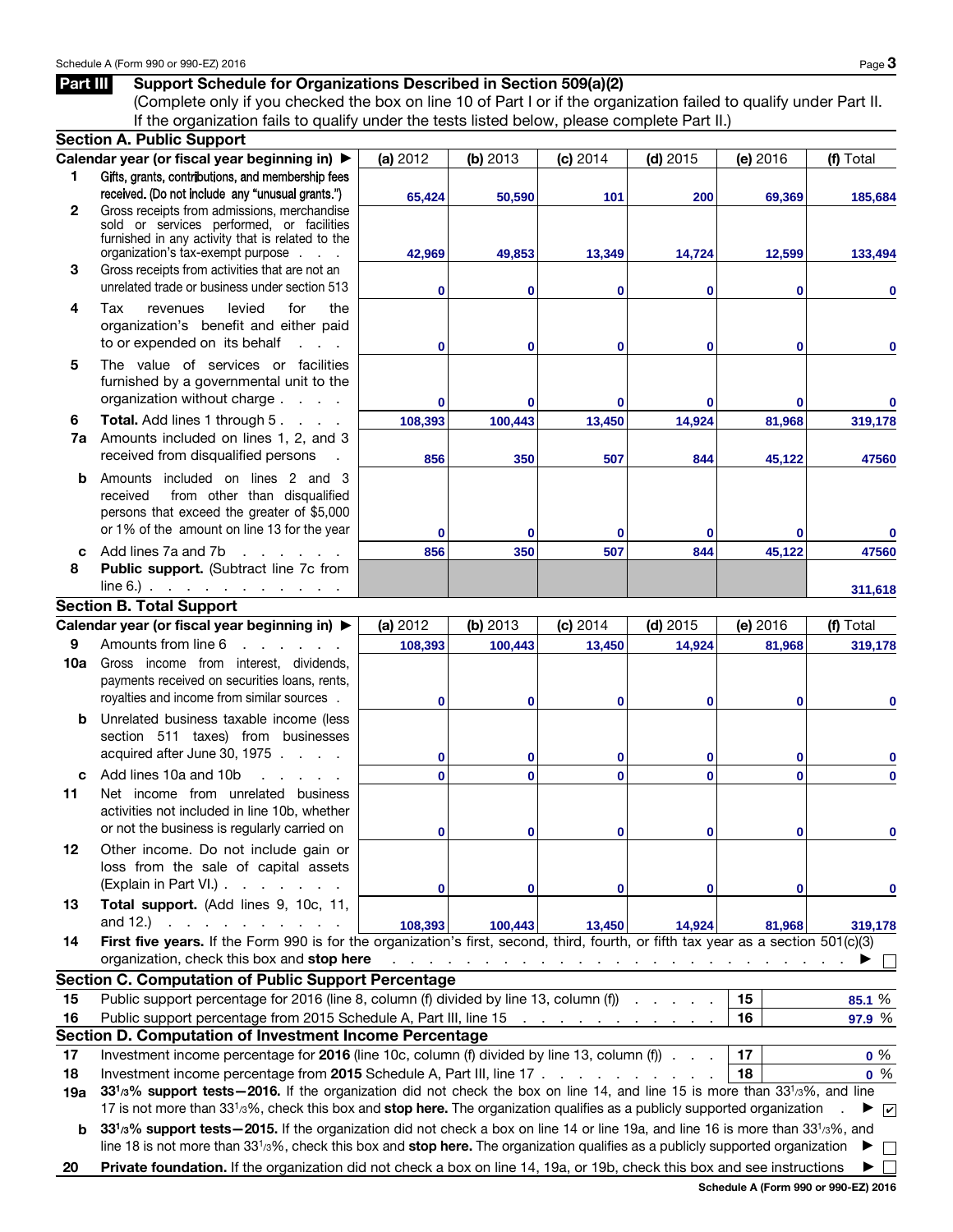#### **Part IV Supporting Organizations**

(Complete only if you checked a box in line 12 on Part I. If you checked 12a of Part I, complete Sections A and B. If you checked 12b of Part I, complete Sections A and C. If you checked 12c of Part I, complete Sections A. D. and E. If you checked 12d of Part I. complete Sections A and D. and complete Part V.)

## **Section A. All Supporting Organizations**

- 1 Are all of the organization's supported organizations listed by name in the organization's governing documents? If "No," describe in Part VI how the supported organizations are designated. If designated by class or purpose, describe the designation. If historic and continuing relationship, explain.
- Did the organization have any supported organization that does not have an IRS determination of status  $\mathbf{2}$ under section 509(a)(1) or (2)? If "Yes," explain in **Part VI** how the organization determined that the supported organization was described in section 509(a)(1) or (2).
- 3a Did the organization have a supported organization described in section 501(c)(4), (5), or (6)? If "Yes," answer (b) and (c) below.
- **b** Did the organization confirm that each supported organization qualified under section  $501(c)(4)$ , (5), or (6) and satisfied the public support tests under section 509(a)(2)? If "Yes," describe in Part VI when and how the organization made the determination.
- c Did the organization ensure that all support to such organizations was used exclusively for section  $170(c)(2)(B)$ purposes? If "Yes," explain in Part VI what controls the organization put in place to ensure such use.
- 4a Was any supported organization not organized in the United States ("foreign supported organization")? If "Yes," and if you checked 12a or 12b in Part I, answer (b) and (c) below.
- **b** Did the organization have ultimate control and discretion in deciding whether to make grants to the foreign supported organization? If "Yes," describe in Part VI how the organization had such control and discretion despite being controlled or supervised by or in connection with its supported organizations.
- c Did the organization support any foreign supported organization that does not have an IRS determination under sections 501(c)(3) and 509(a)(1) or (2)? If "Yes," explain in **Part VI** what controls the organization used to ensure that all support to the foreign supported organization was used exclusively for section 170(c)(2)(B) purposes.
- 5a Did the organization add, substitute, or remove any supported organizations during the tax year? If "Yes," answer (b) and (c) below (if applicable). Also, provide detail in Part VI, including (i) the names and EIN numbers of the supported organizations added, substituted, or removed; (ii) the reasons for each such action; (iii) the authority under the organization's organizing document authorizing such action; and (iv) how the action was accomplished (such as by amendment to the organizing document).
- **b** Type I or Type II only. Was any added or substituted supported organization part of a class already designated in the organization's organizing document?
- c Substitutions only. Was the substitution the result of an event beyond the organization's control?
- 6 Did the organization provide support (whether in the form of grants or the provision of services or facilities) to anyone other than (i) its supported organizations, (ii) individuals that are part of the charitable class benefited by one or more of its supported organizations, or (iii) other supporting organizations that also support or benefit one or more of the filing organization's supported organizations? If "Yes," provide detail in Part VI.
- $\overline{7}$ Did the organization provide a grant, loan, compensation, or other similar payment to a substantial contributor (defined in section 4958(c)(3)(C)), a family member of a substantial contributor, or a 35% controlled entity with regard to a substantial contributor? If "Yes," complete Part I of Schedule L (Form 990 or 990-EZ).
- Did the organization make a loan to a disqualified person (as defined in section 4958) not described in line 7? 8 If "Yes," complete Part I of Schedule L (Form 990 or 990-EZ).
- 9a Was the organization controlled directly or indirectly at any time during the tax year by one or more disqualified persons as defined in section 4946 (other than foundation managers and organizations described in section 509(a)(1) or (2))? If "Yes," provide detail in Part VI.
- **b** Did one or more disqualified persons (as defined in line 9a) hold a controlling interest in any entity in which the supporting organization had an interest? If "Yes," provide detail in Part VI.
- c Did a disqualified person (as defined in line 9a) have an ownership interest in, or derive any personal benefit from, assets in which the supporting organization also had an interest? If "Yes," provide detail in Part VI.
- 10a Was the organization subject to the excess business holdings rules of section 4943 because of section 4943(f) (regarding certain Type II supporting organizations, and all Type III non-functionally integrated supporting organizations)? If "Yes," answer 10b below.
	- **b** Did the organization have any excess business holdings in the tax year? (Use Schedule C, Form 4720, to determine whether the organization had excess business holdings.)

Yes | No

1

 $\mathbf{2}$ 

 $3a$ 

 $3<sub>b</sub>$ 

 $3<sub>c</sub>$ 

4a

4b

4c

 $5a$ 

5b  $5<sub>c</sub>$ 

 $6\phantom{a}$ 

 $\overline{7}$ 

8

 $9a$ 

 $9<sub>b</sub>$ 

 $9<sub>c</sub>$ 

 $10a$ 

 $10<sub>b</sub>$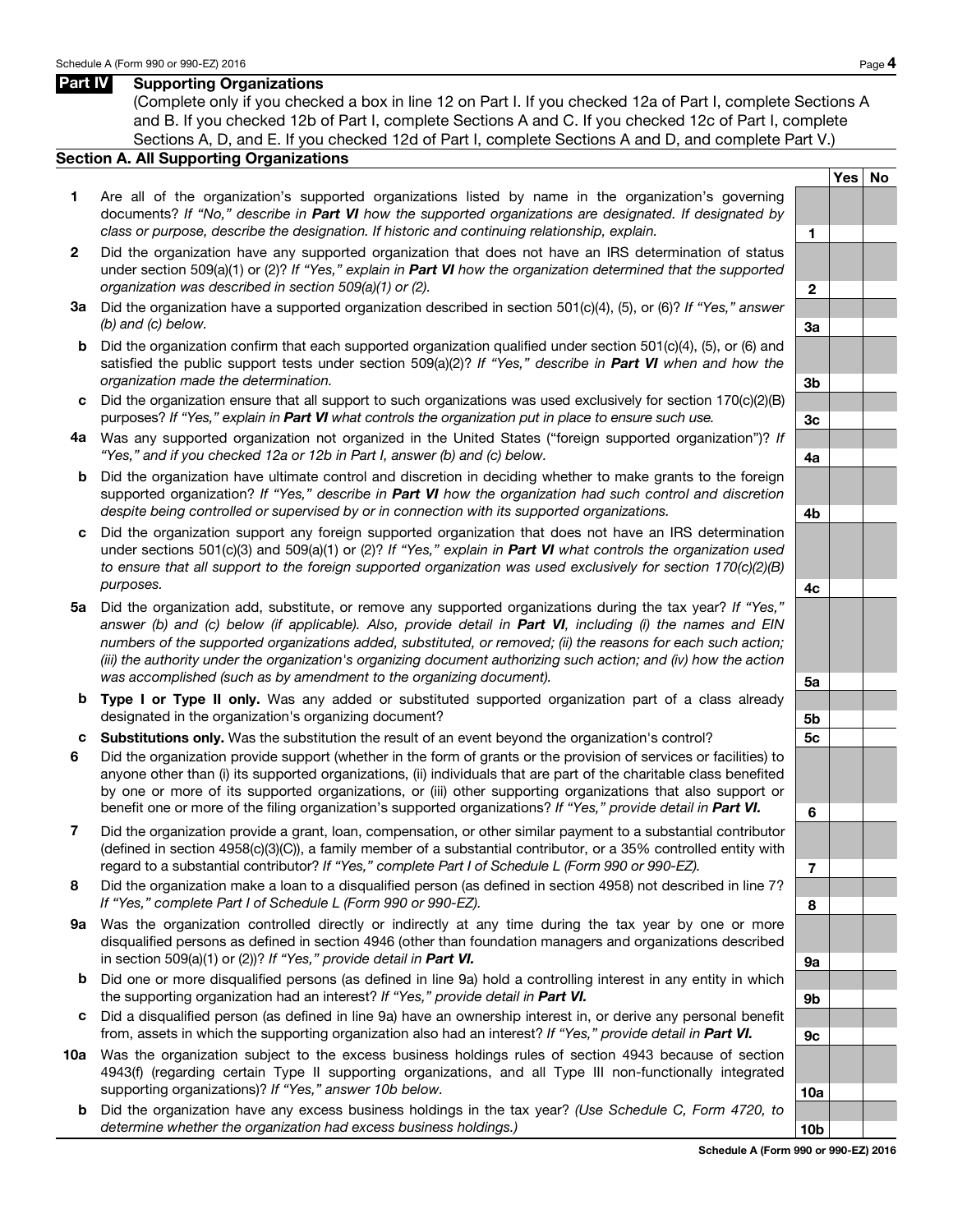|                | Schedule A (Form 990 or 990-EZ) 2016                                                                                                                                                                                                                                                                                                                                                                                                                                                                                                                                                                                                                                         |                 |          | Page 5 |
|----------------|------------------------------------------------------------------------------------------------------------------------------------------------------------------------------------------------------------------------------------------------------------------------------------------------------------------------------------------------------------------------------------------------------------------------------------------------------------------------------------------------------------------------------------------------------------------------------------------------------------------------------------------------------------------------------|-----------------|----------|--------|
| <b>Part IV</b> | <b>Supporting Organizations (continued)</b>                                                                                                                                                                                                                                                                                                                                                                                                                                                                                                                                                                                                                                  |                 |          |        |
|                |                                                                                                                                                                                                                                                                                                                                                                                                                                                                                                                                                                                                                                                                              |                 | Yes   No |        |
| 11             | Has the organization accepted a gift or contribution from any of the following persons?                                                                                                                                                                                                                                                                                                                                                                                                                                                                                                                                                                                      |                 |          |        |
| a              | A person who directly or indirectly controls, either alone or together with persons described in (b) and (c)<br>below, the governing body of a supported organization?                                                                                                                                                                                                                                                                                                                                                                                                                                                                                                       | 11a             |          |        |
| b              | A family member of a person described in (a) above?                                                                                                                                                                                                                                                                                                                                                                                                                                                                                                                                                                                                                          | 11 <sub>b</sub> |          |        |
| c              | A 35% controlled entity of a person described in (a) or (b) above? If "Yes" to a, b, or c, provide detail in Part VI.                                                                                                                                                                                                                                                                                                                                                                                                                                                                                                                                                        | 11c             |          |        |
|                | <b>Section B. Type I Supporting Organizations</b>                                                                                                                                                                                                                                                                                                                                                                                                                                                                                                                                                                                                                            |                 |          |        |
|                |                                                                                                                                                                                                                                                                                                                                                                                                                                                                                                                                                                                                                                                                              |                 | Yes   No |        |
|                | Did the directors, trustees, or membership of one or more supported organizations have the power to<br>regularly appoint or elect at least a majority of the organization's directors or trustees at all times during the<br>tax year? If "No," describe in Part VI how the supported organization(s) effectively operated, supervised, or<br>controlled the organization's activities. If the organization had more than one supported organization,<br>describe how the powers to appoint and/or remove directors or trustees were allocated among the supported<br>organizations and what conditions or restrictions, if any, applied to such powers during the tax year. |                 |          |        |
|                | Did the organization operate for the benefit of any supported organization other than the supported                                                                                                                                                                                                                                                                                                                                                                                                                                                                                                                                                                          |                 |          |        |

| Did the organization operate for the benefit of any supported organization other than the supported             |
|-----------------------------------------------------------------------------------------------------------------|
| organization(s) that operated, supervised, or controlled the supporting organization? If "Yes," explain in Part |
| <b>VI</b> how providing such benefit carried out the purposes of the supported organization(s) that operated,   |
| supervised, or controlled the supporting organization.                                                          |

## Section C. Type II Supporting Organizations

1 Were a majority of the organization's directors or trustees during the tax year also a majority of the directors or trustees of each of the organization's supported organization(s)? If "No," describe in Part VI how control or management of the supporting organization was vested in the same persons that controlled or managed the supported organization(s).

# **Section D. All Type III Supporting Organizations**

|                |                                                                                                                                                                                                                                                                                                                                                                                                                                                                                       | res i | <b>NO</b> |
|----------------|---------------------------------------------------------------------------------------------------------------------------------------------------------------------------------------------------------------------------------------------------------------------------------------------------------------------------------------------------------------------------------------------------------------------------------------------------------------------------------------|-------|-----------|
|                | Did the organization provide to each of its supported organizations, by the last day of the fifth month of the<br>organization's tax year, (i) a written notice describing the type and amount of support provided during the prior tax<br>year, (ii) a copy of the Form 990 that was most recently filed as of the date of notification, and (iii) copies of the<br>organization's governing documents in effect on the date of notification, to the extent not previously provided? |       |           |
| $\overline{2}$ | Were any of the organization's officers, directors, or trustees either (i) appointed or elected by the supported<br>organization(s) or (ii) serving on the governing body of a supported organization? If "No," explain in Part VI how<br>the organization maintained a close and continuous working relationship with the supported organization(s).                                                                                                                                 |       |           |
| 3              | By reason of the relationship described in (2), did the organization's supported organizations have a<br>significant voice in the organization's investment policies and in directing the use of the organization's<br>income or assets at all times during the tax year? If "Yes," describe in Part VI the role the organization's                                                                                                                                                   |       |           |

supported organizations played in this regard.

### Section E. Type III Functionally Integrated Supporting Organizations

- Check the box next to the method that the organization used to satisfy the Integral Part Test during the year (see instructions). 1.
- The organization satisfied the Activities Test. Complete line 2 below.  $\mathbf{a}$
- $\Box$  The organization is the parent of each of its supported organizations. Complete line 3 below. b
- **c**  $\Box$  The organization supported a governmental entity. Describe in **Part VI** how you supported a government entity (see instructions).
- $\mathbf{2}$ Activities Test. Answer (a) and (b) below.
- a Did substantially all of the organization's activities during the tax year directly further the exempt purposes of the supported organization(s) to which the organization was responsive? If "Yes," then in Part VI identify those supported organizations and explain how these activities directly furthered their exempt purposes. how the organization was responsive to those supported organizations, and how the organization determined that these activities constituted substantially all of its activities.
- **b** Did the activities described in (a) constitute activities that, but for the organization's involvement, one or more of the organization's supported organization(s) would have been engaged in? If "Yes," explain in Part VI the reasons for the organization's position that its supported organization(s) would have engaged in these activities but for the organization's involvement.
- $\mathbf{a}$ Parent of Supported Organizations. Answer (a) and (b) below.
- a Did the organization have the power to regularly appoint or elect a majority of the officers, directors, or trustees of each of the supported organizations? Provide details in Part VI.
- Did the organization exercise a substantial degree of direction over the policies, programs, and activities of each  $\mathbf b$ of its supported organizations? If "Yes," describe in Part VI the role played by the organization in this regard.

 $\overline{2}$ 

1

3

 $2a$ 

 $2<sub>b</sub>$ 

 $3a$ 

 $3<sub>b</sub>$ 

 $Yes \mid No$ 

⊢.

Yes No

 $\overline{1}$  . .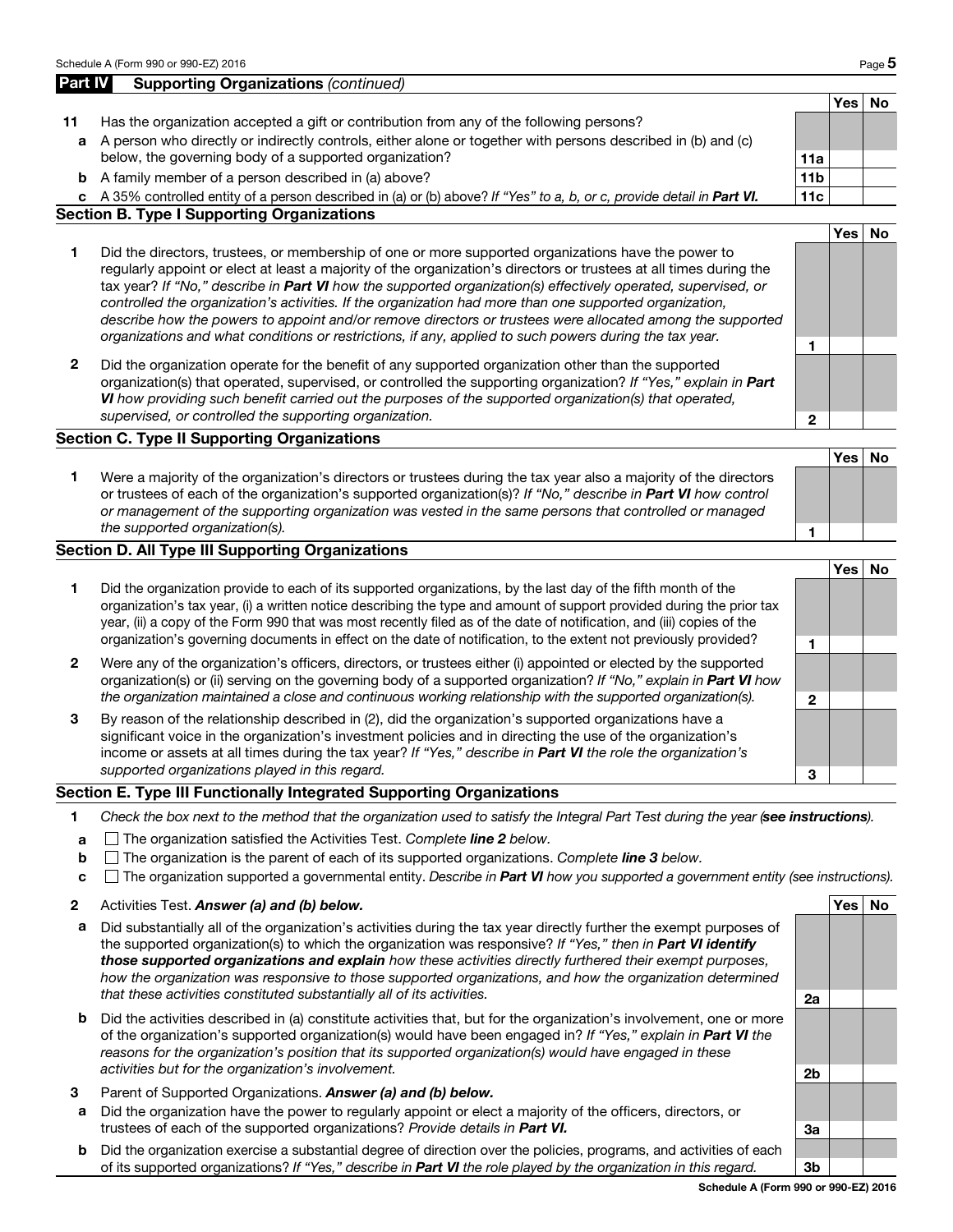#### Type III Non-Functionally Integrated 509(a)(3) Supporting Organizations Part V

Page 6

| 1 Check here if the organization satisfied the Integral Part Test as a qualifying trust on Nov. 20, 1970 (explain in Part VI). See |
|------------------------------------------------------------------------------------------------------------------------------------|
| instructions. All other Type III non-functionally integrated supporting organizations must complete Sections A through E.          |
|                                                                                                                                    |

| a availution in out of type in hold fanouonally integrated supporting organizations must complete occupits in unough E<br><b>Section A - Adjusted Net Income</b>                                                 |                         | (A) Prior Year | (B) Current Year<br>(optional) |
|------------------------------------------------------------------------------------------------------------------------------------------------------------------------------------------------------------------|-------------------------|----------------|--------------------------------|
| 1 Net short-term capital gain                                                                                                                                                                                    | 1                       |                |                                |
| 2 Recoveries of prior-year distributions                                                                                                                                                                         | $\overline{\mathbf{2}}$ |                |                                |
| 3 Other gross income (see instructions)                                                                                                                                                                          | 3                       |                |                                |
| 4 Add lines 1 through 3.                                                                                                                                                                                         | 4                       |                |                                |
| 5 Depreciation and depletion                                                                                                                                                                                     | 5                       |                |                                |
| 6 Portion of operating expenses paid or incurred for production or<br>collection of gross income or for management, conservation, or<br>maintenance of property held for production of income (see instructions) | 6                       |                |                                |
| 7 Other expenses (see instructions)                                                                                                                                                                              | $\overline{\mathbf{r}}$ |                |                                |
| 8 Adjusted Net Income (subtract lines 5, 6, and 7 from line 4).                                                                                                                                                  | 8                       |                |                                |
| <b>Section B - Minimum Asset Amount</b>                                                                                                                                                                          |                         | (A) Prior Year | (B) Current Year<br>(optional) |
| 1 Aggregate fair market value of all non-exempt-use assets (see<br>instructions for short tax year or assets held for part of year):                                                                             |                         |                |                                |
| a Average monthly value of securities                                                                                                                                                                            | 1a                      |                |                                |
| <b>b</b> Average monthly cash balances                                                                                                                                                                           | 1 <sub>b</sub>          |                |                                |
| c Fair market value of other non-exempt-use assets                                                                                                                                                               | 1 <sub>c</sub>          |                |                                |
| d Total (add lines 1a, 1b, and 1c)                                                                                                                                                                               | 1 <sub>d</sub>          |                |                                |
| e Discount claimed for blockage or other<br>factors (explain in detail in Part VI):                                                                                                                              |                         |                |                                |
| 2 Acquisition indebtedness applicable to non-exempt-use assets                                                                                                                                                   | $\mathbf{2}$            |                |                                |
| 3 Subtract line 2 from line 1d.                                                                                                                                                                                  | $\mathbf 3$             |                |                                |
| 4 Cash deemed held for exempt use. Enter 1-1/2% of line 3 (for greater amount,<br>see instructions).                                                                                                             | 4                       |                |                                |
| 5 Net value of non-exempt-use assets (subtract line 4 from line 3)                                                                                                                                               | 5                       |                |                                |
| 6 Multiply line 5 by .035.                                                                                                                                                                                       | 6                       |                |                                |
| 7 Recoveries of prior-year distributions                                                                                                                                                                         | $\overline{7}$          |                |                                |
| 8 Minimum Asset Amount (add line 7 to line 6)                                                                                                                                                                    | 8                       |                |                                |
| <b>Section C - Distributable Amount</b>                                                                                                                                                                          |                         |                | <b>Current Year</b>            |
| 1 Adjusted net income for prior year (from Section A, line 8, Column A)                                                                                                                                          | 1                       |                |                                |
| 2 Enter 85% of line 1.                                                                                                                                                                                           | $\overline{\mathbf{c}}$ |                |                                |
| 3 Minimum asset amount for prior year (from Section B, line 8, Column A)                                                                                                                                         | 3                       |                |                                |
| 4 Enter greater of line 2 or line 3.                                                                                                                                                                             | 4                       |                |                                |
| 5 Income tax imposed in prior year                                                                                                                                                                               | 5                       |                |                                |
| 6 Distributable Amount. Subtract line 5 from line 4, unless subject to<br>emergency temporary reduction (see instructions).                                                                                      | $\bf 6$                 |                |                                |

7 Check here if the current year is the organization's first as a non-functionally integrated Type III supporting organization (see instructions).

Schedule A (Form 990 or 990-EZ) 2016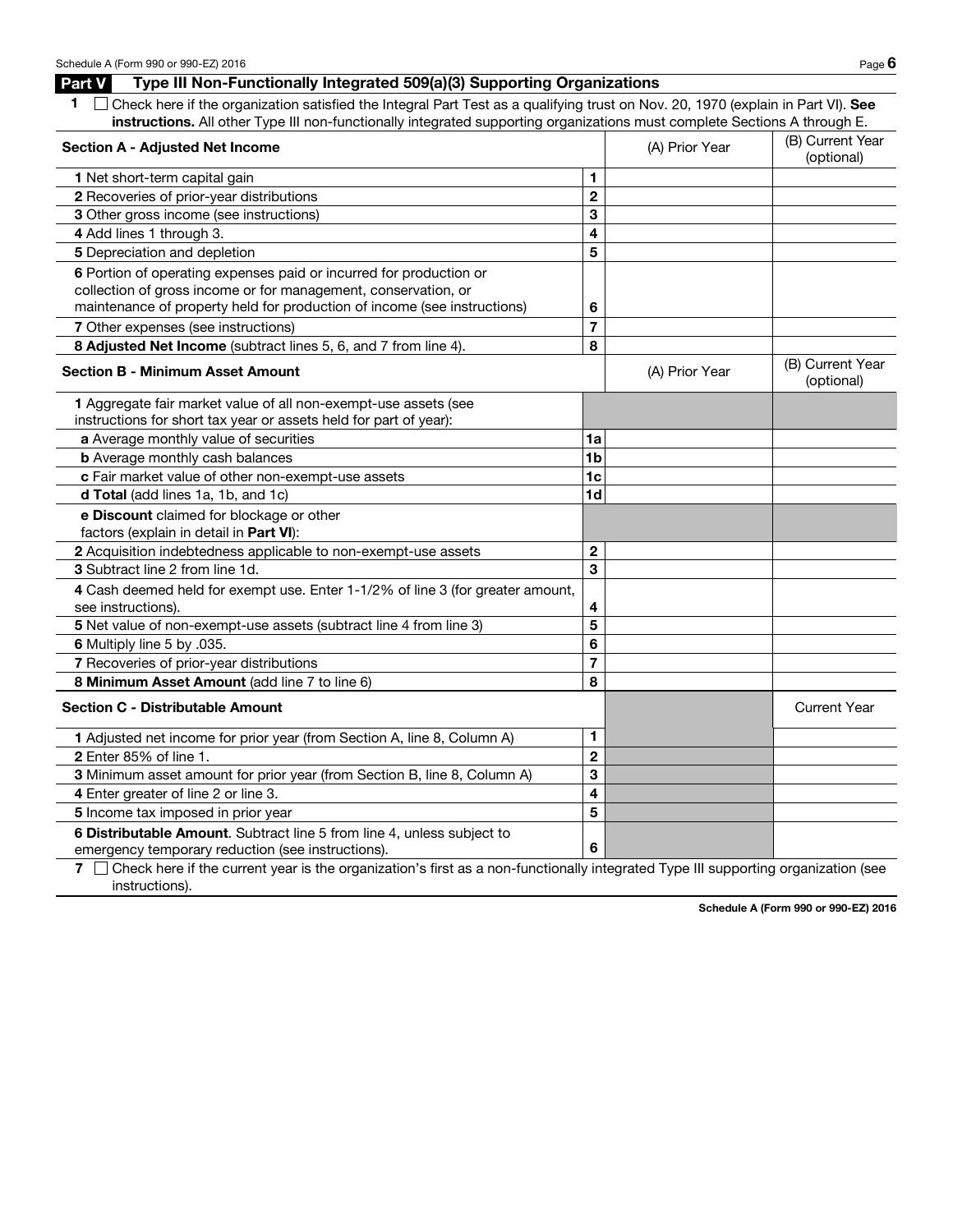| Part V       | Type III Non-Functionally Integrated 509(a)(3) Supporting Organizations (continued)                                                                                           |                                    |                                               |                                                         |
|--------------|-------------------------------------------------------------------------------------------------------------------------------------------------------------------------------|------------------------------------|-----------------------------------------------|---------------------------------------------------------|
|              | <b>Section D - Distributions</b>                                                                                                                                              |                                    |                                               | <b>Current Year</b>                                     |
| 1            | Amounts paid to supported organizations to accomplish exempt purposes                                                                                                         |                                    |                                               |                                                         |
| 2            | Amounts paid to perform activity that directly furthers exempt purposes of supported                                                                                          |                                    |                                               |                                                         |
|              | organizations, in excess of income from activity                                                                                                                              |                                    |                                               |                                                         |
| 3            | Administrative expenses paid to accomplish exempt purposes of supported organizations                                                                                         |                                    |                                               |                                                         |
| 4            | Amounts paid to acquire exempt-use assets                                                                                                                                     |                                    |                                               |                                                         |
| 5            | Qualified set-aside amounts (prior IRS approval required)                                                                                                                     |                                    |                                               |                                                         |
| 6            | Other distributions (describe in Part VI). See instructions.                                                                                                                  |                                    |                                               |                                                         |
| 7            | Total annual distributions. Add lines 1 through 6.                                                                                                                            |                                    |                                               |                                                         |
| 8            | Distributions to attentive supported organizations to which the organization is responsive                                                                                    |                                    |                                               |                                                         |
|              | (provide details in Part VI). See instructions.                                                                                                                               |                                    |                                               |                                                         |
| 9            | Distributable amount for 2016 from Section C, line 6                                                                                                                          |                                    |                                               |                                                         |
| 10           | Line 8 amount divided by Line 9 amount                                                                                                                                        |                                    |                                               |                                                         |
|              | <b>Section E - Distribution Allocations (see instructions)</b>                                                                                                                | (i)<br><b>Excess Distributions</b> | (ii)<br><b>Underdistributions</b><br>Pre-2016 | (iii)<br><b>Distributable</b><br><b>Amount for 2016</b> |
| 1            | Distributable amount for 2016 from Section C, line 6                                                                                                                          |                                    |                                               |                                                         |
| 2            | Underdistributions, if any, for years prior to 2016<br>(reasonable cause required - explain in Part VI). See<br>instructions.                                                 |                                    |                                               |                                                         |
| 3            | Excess distributions carryover, if any, to 2016:                                                                                                                              |                                    |                                               |                                                         |
| a            |                                                                                                                                                                               |                                    |                                               |                                                         |
| $\mathbf b$  |                                                                                                                                                                               |                                    |                                               |                                                         |
| C            | From 2013<br>the contract of the                                                                                                                                              |                                    |                                               |                                                         |
| d            | From 2014<br>and a strong state                                                                                                                                               |                                    |                                               |                                                         |
| е            | From 2015<br>$\mathbf{r}$ , $\mathbf{r}$ , $\mathbf{r}$ , $\mathbf{r}$                                                                                                        |                                    |                                               |                                                         |
| f            | Total of lines 3a through e                                                                                                                                                   |                                    |                                               |                                                         |
| g            | Applied to underdistributions of prior years                                                                                                                                  |                                    |                                               |                                                         |
| h.           | Applied to 2016 distributable amount                                                                                                                                          |                                    |                                               |                                                         |
| İ.           | Carryover from 2011 not applied (see instructions)                                                                                                                            |                                    |                                               |                                                         |
|              | Remainder. Subtract lines 3g, 3h, and 3i from 3f.                                                                                                                             |                                    |                                               |                                                         |
| 4            | Distributions for 2016 from<br>Section D, line 7:<br>\$                                                                                                                       |                                    |                                               |                                                         |
| a            | Applied to underdistributions of prior years                                                                                                                                  |                                    |                                               |                                                         |
| b            | Applied to 2016 distributable amount                                                                                                                                          |                                    |                                               |                                                         |
| C            | Remainder. Subtract lines 4a and 4b from 4.                                                                                                                                   |                                    |                                               |                                                         |
| 5            | Remaining underdistributions for years prior to 2016, if<br>any. Subtract lines 3g and 4a from line 2. For result<br>greater than zero, explain in Part VI. See instructions. |                                    |                                               |                                                         |
| 6            | Remaining underdistributions for 2016. Subtract lines 3h<br>and 4b from line 1. For result greater than zero, explain in<br>Part VI. See instructions.                        |                                    |                                               |                                                         |
| $\mathbf{7}$ | Excess distributions carryover to 2017. Add lines 3j<br>and 4c.                                                                                                               |                                    |                                               |                                                         |
| 8            | Breakdown of line 7:                                                                                                                                                          |                                    |                                               |                                                         |
| a            |                                                                                                                                                                               |                                    |                                               |                                                         |
| b            | Excess from 2013                                                                                                                                                              |                                    |                                               |                                                         |
| C            | Excess from 2014                                                                                                                                                              |                                    |                                               |                                                         |
| d            | Excess from 2015                                                                                                                                                              |                                    |                                               |                                                         |
| е            | Excess from 2016                                                                                                                                                              |                                    |                                               |                                                         |
|              |                                                                                                                                                                               |                                    |                                               |                                                         |

Schedule A (Form 990 or 990-EZ) 2016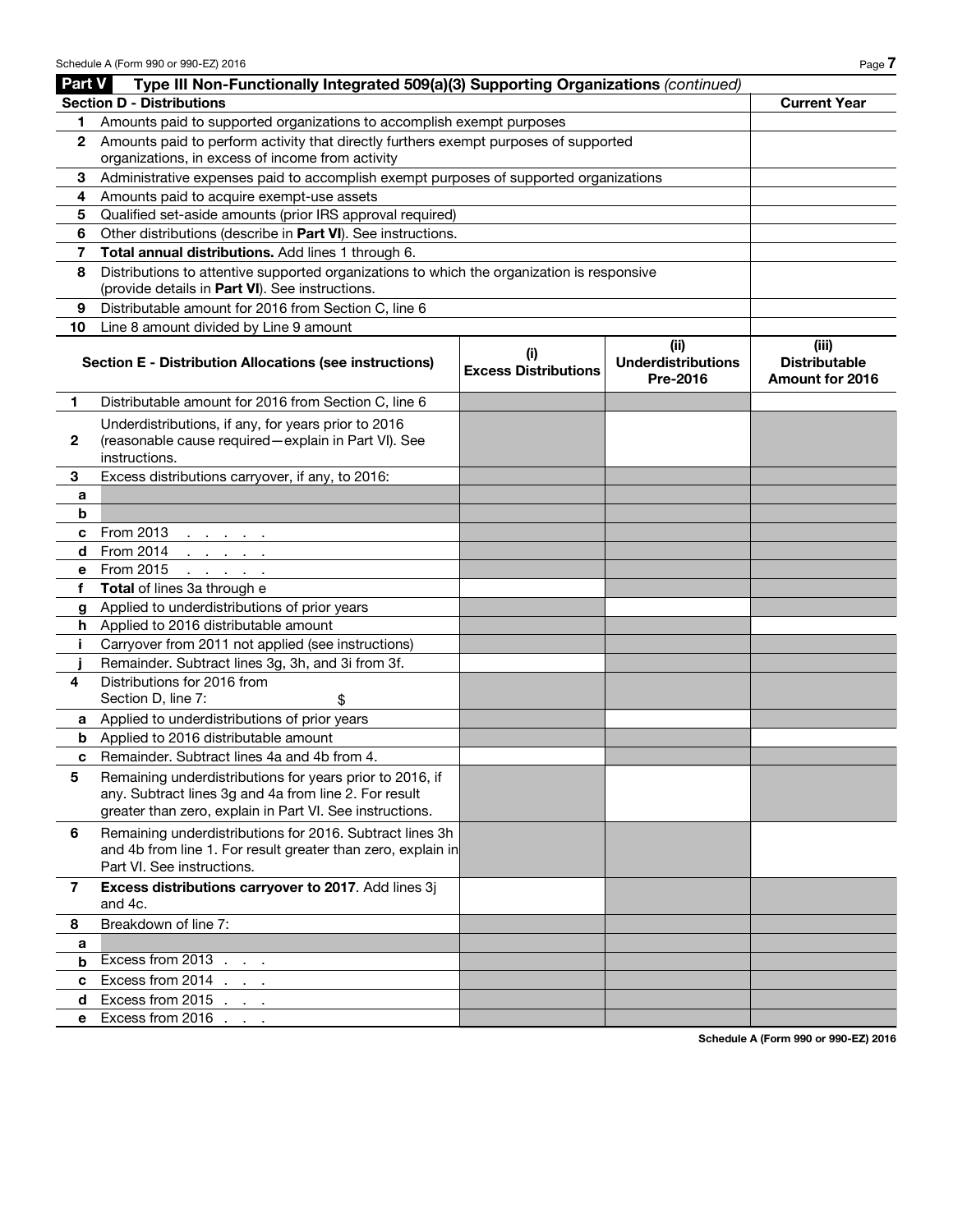**Part VI** Supplemental Information. Provide the explanations required by Part II, line 10; Part II, line 17a or 17b; Part III, line 12; Part IV, Section A, lines 1, 2, 3b, 3c, 4b, 4c, 5a, 6, 9a, 9b, 9c, 11a, 11b, and 11c; Part IV, Section B, lines 1 and 2; Part IV, Section C, line 1; Part IV, Section D, lines 2 and 3; Part IV, Section E, lines 1c, 2a, 2b, 3a, and 3b; Part V, line 1; Part V, Section B, line 1e; Part V, Section D, lines 5, 6, and 8; and Part V, Section E, lines 2, 5, and 6. Also complete this part for any additional information. (See instructions.)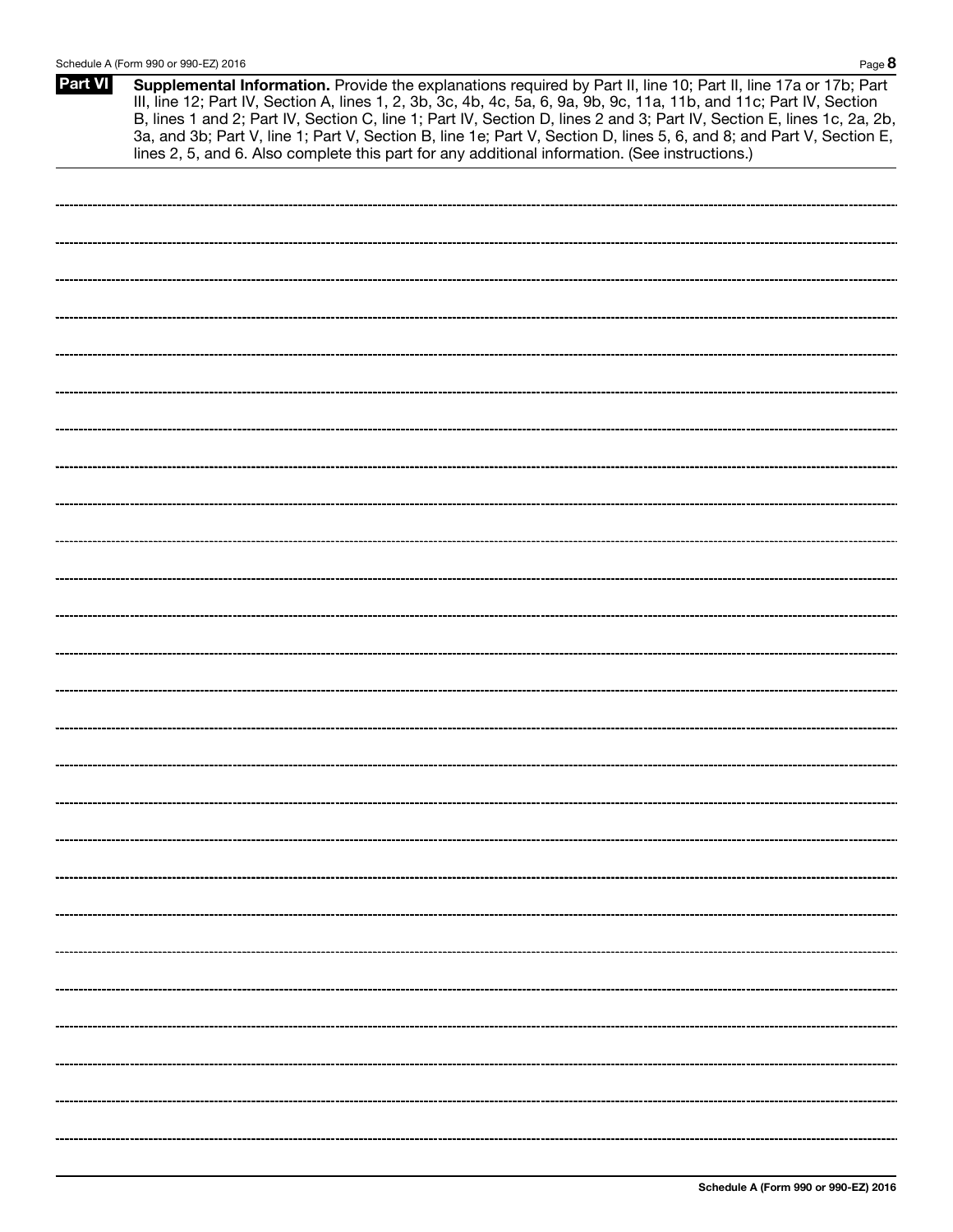Schedule B

(Form 990, 990-EZ. or 990-PF) Department of the Treasury Internal Revenue Service

# **Schedule of Contributors**

OMB No. 1545-0047

|                                                                                                            |  | ► Attach to Form 990, Form 990-EZ, or Form 990-PF. |  |
|------------------------------------------------------------------------------------------------------------|--|----------------------------------------------------|--|
| Information about Schedule B (Form 990, 990-EZ, or 990-PF) and its instructions is at www.irs.gov/form990. |  |                                                    |  |

 $2016$ 

| Name of the organization              | <b>Employer identification number</b> |
|---------------------------------------|---------------------------------------|
| <b>Los Angeles Robotics</b>           | 20-0572530                            |
| <b>Organization type (check one):</b> |                                       |

| Filers of:         | Section:                                                                           |
|--------------------|------------------------------------------------------------------------------------|
| Form 990 or 990-EZ | $\vert \angle$ 501(c)( 3 ) (enter number) organization                             |
|                    | $4947(a)(1)$ nonexempt charitable trust <b>not</b> treated as a private foundation |
|                    | 527 political organization                                                         |
| Form 990-PF        | 501(c)(3) exempt private foundation                                                |
|                    | $4947(a)(1)$ nonexempt charitable trust treated as a private foundation            |
|                    | 501(c)(3) taxable private foundation                                               |
|                    |                                                                                    |

Check if your organization is covered by the General Rule or a Special Rule.

Note: Only a section 501(c)(7), (8), or (10) organization can check boxes for both the General Rule and a Special Rule. See instructions.

## General Rule

 $\unlhd$  For an organization filing Form 990, 990-EZ, or 990-PF that received, during the year, contributions totaling \$5,000 or more (in money or property) from any one contributor. Complete Parts I and II. See instructions for determining a contributor's total contributions.

## **Special Rules**

- For an organization described in section 501(c)(3) filing Form 990 or 990-EZ that met the 331/3 % support test of the regulations under sections 509(a)(1) and 170(b)(1)(A)(vi), that checked Schedule A (Form 990 or 990-EZ), Part II, line 13, 16a, or 16b, and that received from any one contributor, during the year, total contributions of the greater of (1) \$5,000 or (2) 2% of the amount on (i) Form 990, Part VIII, line 1h, or (ii) Form 990-EZ, line 1. Complete Parts I and II.
- $\Box$  For an organization described in section 501(c)(7), (8), or (10) filing Form 990 or 990-EZ that received from any one contributor, during the year, total contributions of more than \$1,000 exclusively for religious, charitable, scientific, literary, or educational purposes, or for the prevention of cruelty to children or animals. Complete Parts I, II, and III.
- $\Box$  For an organization described in section 501(c)(7), (8), or (10) filing Form 990 or 990-EZ that received from any one contributor, during the year, contributions exclusively for religious, charitable, etc., purposes, but no such contributions totaled more than \$1,000. If this box is checked, enter here the total contributions that were received during the year for an exclusively religious, charitable, etc., purpose. Don't complete any of the parts unless the General Rule applies to this organization because it received nonexclusively religious, charitable, etc., contributions botaling \$5,000 or more during the year  $\therefore$   $\therefore$   $\therefore$   $\therefore$   $\therefore$   $\therefore$   $\therefore$   $\therefore$   $\therefore$   $\therefore$   $\therefore$   $\therefore$   $\therefore$   $\therefore$   $\therefore$   $\therefore$   $\therefore$   $\therefore$   $\therefore$   $\therefore$   $\therefore$   $\therefore$   $\therefore$   $\therefore$   $\therefore$   $\therefore$   $\therefore$   $\therefore$   $\therefore$   $\therefore$

Caution: An organization that isn't covered by the General Rule and/or the Special Rules doesn't file Schedule B (Form 990, 990-EZ, or 990-PF), but it must answer "No" on Part IV, line 2, of its Form 990; or check the box on line H of its Form 990-EZ or on its Form 990-PF, Part I, line 2, to certify that it doesn't meet the filing requirements of Schedule B (Form 990, 990-EZ, or 990-PF).

For Paperwork Reduction Act Notice, see the Instructions for Form 990, 990-EZ, or 990-PF. Cat. No. 30613X Schedule B (Form 990, 990-EZ, or 990-PF) (2016)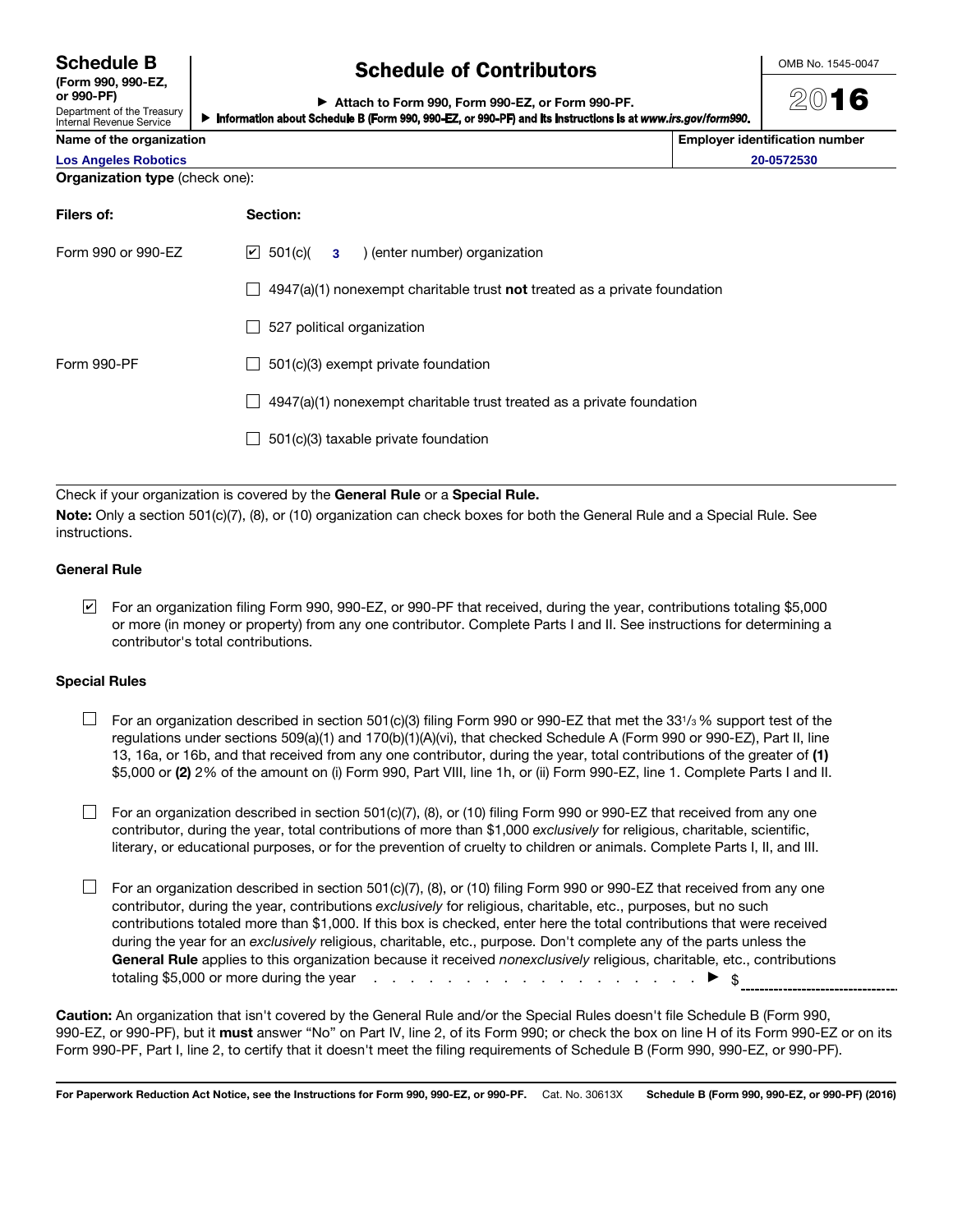Page 2

number

 $\overline{a}$ 

No.

 $(b)$ 

Name, address, and ZIP + 4

|              | Schedule B (Form 990, 990-EZ, or 990-PF) (2016)                                                |                                   | Pag                                                                              |
|--------------|------------------------------------------------------------------------------------------------|-----------------------------------|----------------------------------------------------------------------------------|
|              | Name of organization                                                                           |                                   | <b>Employer identification number</b>                                            |
|              | <b>Los Angeles Robotics</b>                                                                    |                                   | 20-0572530                                                                       |
| Part I       | Contributors (See instructions). Use duplicate copies of Part I if additional space is needed. |                                   |                                                                                  |
| (a)<br>No.   | (b)<br>Name, address, and ZIP + 4                                                              | (c)<br><b>Total contributions</b> | (d)<br><b>Type of contribution</b>                                               |
| $\mathbf{1}$ | <b>LeRoy E Nelson</b>                                                                          |                                   | Person<br>Payroll                                                                |
|              | 1457 3rd Street                                                                                | \$<br>44,000                      | <b>Noncash</b>                                                                   |
|              | <b>Manhattan Beach, CA 90266</b>                                                               |                                   | (Complete Part II for<br>noncash contributions.)                                 |
| (a)<br>No.   | (b)<br>Name, address, and ZIP + 4                                                              | (c)<br><b>Total contributions</b> | (d)<br>Type of contribution                                                      |
| $\mathbf{2}$ | <b>ViewSonic Corporation</b>                                                                   |                                   | $\boxed{\checkmark}$<br>Person<br>Payroll                                        |
|              | <b>10 Pointe Drive</b>                                                                         | \$<br>15,000                      | Noncash                                                                          |
|              | <b>Brea, CA 92821</b>                                                                          |                                   | (Complete Part II for<br>noncash contributions.)                                 |
| (a)<br>No.   | (b)<br>Name, address, and ZIP + 4                                                              | (c)<br><b>Total contributions</b> | (d)<br>Type of contribution                                                      |
| 3            | <b>Seagate Technology LLC</b>                                                                  |                                   | Person<br>$ \boldsymbol{v} $<br>Payroll                                          |
|              | PO Box 4010 ATTN AP                                                                            | \$<br>10,000                      | <b>Noncash</b>                                                                   |
|              | Cupertino, CA 95015                                                                            |                                   | (Complete Part II for<br>noncash contributions.)                                 |
| (a)<br>No.   | (b)<br>Name, address, and ZIP + 4                                                              | (c)<br><b>Total contributions</b> | (d)<br>Type of contribution                                                      |
|              |                                                                                                | \$                                | Person<br>Payroll<br>Noncash<br>(Complete Part II for<br>noncash contributions.) |
| (a)<br>No.   | (b)<br>Name, address, and ZIP + 4                                                              | (c)<br><b>Total contributions</b> | (d)<br>Type of contribution                                                      |
|              |                                                                                                | \$                                | Person<br>Payroll<br>Noncash<br>(Complete Part II for<br>noncash contributions.) |
|              |                                                                                                |                                   |                                                                                  |

Person Payroll

Noncash (Complete Part II for noncash contributions.)

 $\overline{c}$ **Total contributions** 

 $\Phi$ 

(d)<br>Type of contribution

 $\begin{array}{c} \square \\ \square \end{array}$ 

 $\overline{\Box}$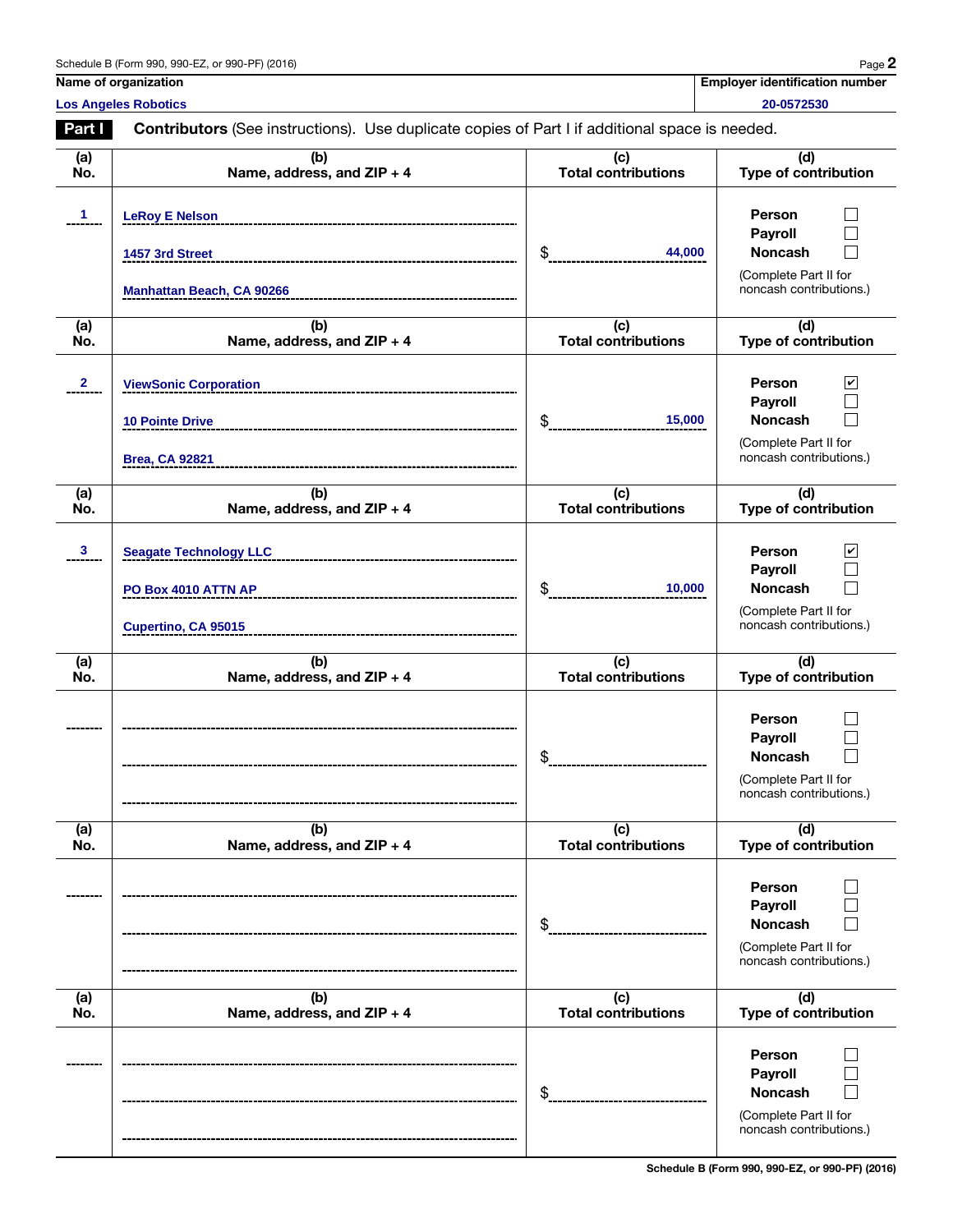### Name of organization

**Employer identification number** 

Part II Noncash Property (See instructions). Use duplicate copies of Part II if additional space is needed.

| (a) No.<br>from<br>Part I | (b)<br>Description of noncash property given | (c)<br>FMV (or estimate)<br>(See instructions) | (d)<br>Date received |
|---------------------------|----------------------------------------------|------------------------------------------------|----------------------|
|                           |                                              | \$                                             |                      |
| (a) No.<br>from<br>Part I | (b)<br>Description of noncash property given | (c)<br>FMV (or estimate)<br>(See instructions) | (d)<br>Date received |
|                           |                                              | \$                                             |                      |
| (a) No.<br>from<br>Part I | (b)<br>Description of noncash property given | (c)<br>FMV (or estimate)<br>(See instructions) | (d)<br>Date received |
|                           |                                              | \$                                             |                      |
| (a) No.<br>from<br>Part I | (b)<br>Description of noncash property given | (c)<br>FMV (or estimate)<br>(See instructions) | (d)<br>Date received |
|                           |                                              | \$                                             |                      |
| (a) No.<br>from<br>Part I | (b)<br>Description of noncash property given | (c)<br>FMV (or estimate)<br>(See instructions) | (d)<br>Date received |
|                           |                                              | \$                                             |                      |
| (a) No.<br>from<br>Part I | (b)<br>Description of noncash property given | (c)<br>FMV (or estimate)<br>(See instructions) | (d)<br>Date received |
|                           |                                              | \$.                                            |                      |

Schedule B (Form 990, 990-EZ, or 990-PF) (2016)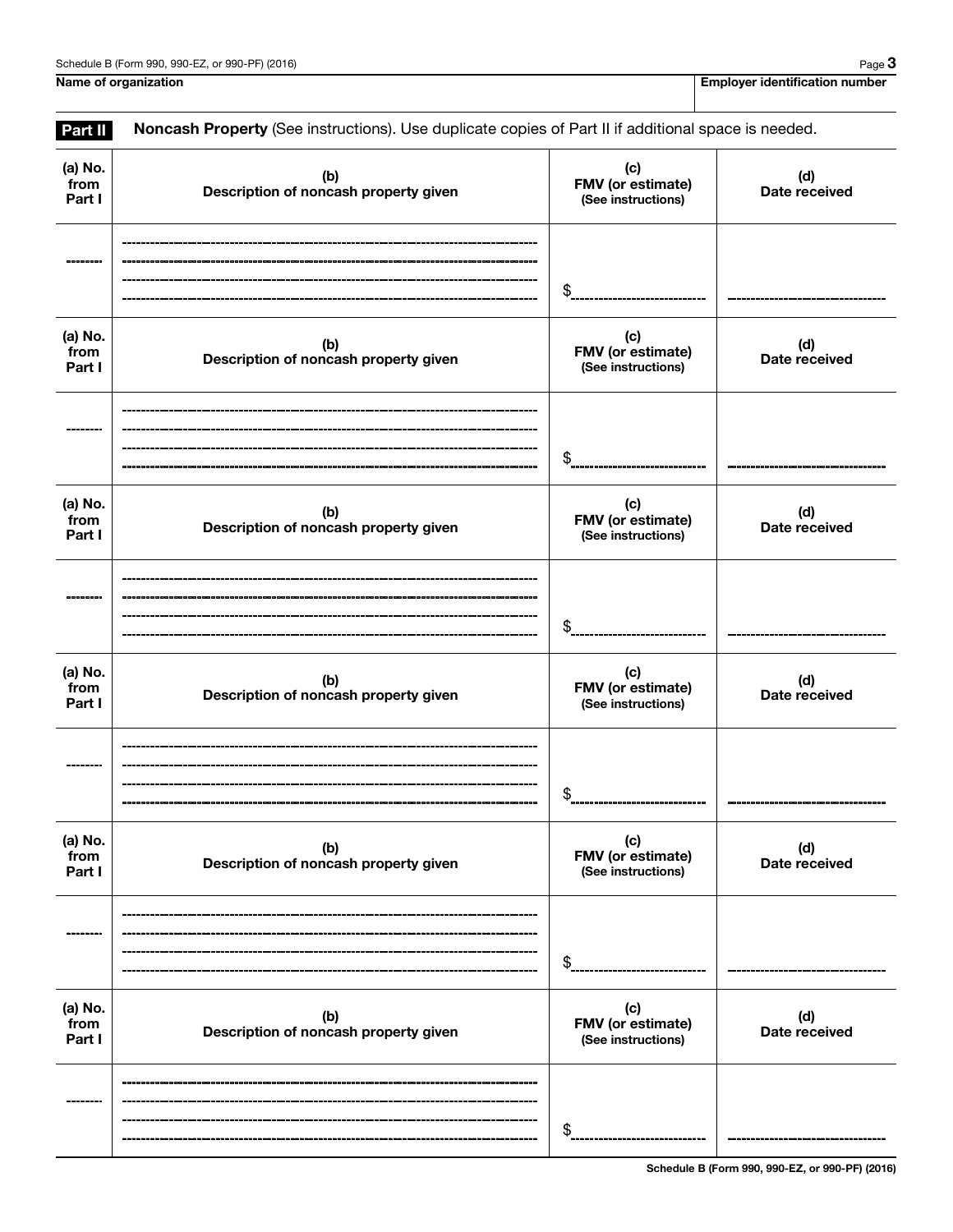Name of organization

**Employer identification number** 

| <b>Part III</b>           | Use duplicate copies of Part III if additional space is needed. | Exclusively religious, charitable, etc., contributions to organizations described in section 501(c)(7), (8), or<br>(10) that total more than \$1,000 for the year from any one contributor. Complete columns (a) through (e) and<br>the following line entry. For organizations completing Part III, enter the total of exclusively religious, charitable, etc.,<br>contributions of \$1,000 or less for the year. (Enter this information once. See instructions.) ▶<br>- \$ |                                          |                                          |  |  |
|---------------------------|-----------------------------------------------------------------|-------------------------------------------------------------------------------------------------------------------------------------------------------------------------------------------------------------------------------------------------------------------------------------------------------------------------------------------------------------------------------------------------------------------------------------------------------------------------------|------------------------------------------|------------------------------------------|--|--|
| (a) No.<br>from           | (b) Purpose of gift                                             | (c) Use of gift                                                                                                                                                                                                                                                                                                                                                                                                                                                               |                                          | (d) Description of how gift is held      |  |  |
| Part I                    |                                                                 |                                                                                                                                                                                                                                                                                                                                                                                                                                                                               |                                          |                                          |  |  |
|                           |                                                                 |                                                                                                                                                                                                                                                                                                                                                                                                                                                                               |                                          |                                          |  |  |
|                           |                                                                 |                                                                                                                                                                                                                                                                                                                                                                                                                                                                               |                                          |                                          |  |  |
|                           | (e) Transfer of gift                                            |                                                                                                                                                                                                                                                                                                                                                                                                                                                                               |                                          |                                          |  |  |
|                           | Transferee's name, address, and ZIP + 4                         |                                                                                                                                                                                                                                                                                                                                                                                                                                                                               |                                          | Relationship of transferor to transferee |  |  |
|                           |                                                                 |                                                                                                                                                                                                                                                                                                                                                                                                                                                                               |                                          |                                          |  |  |
| (a) No.<br>from<br>Part I | (b) Purpose of gift                                             | (c) Use of gift                                                                                                                                                                                                                                                                                                                                                                                                                                                               |                                          | (d) Description of how gift is held      |  |  |
|                           |                                                                 |                                                                                                                                                                                                                                                                                                                                                                                                                                                                               |                                          |                                          |  |  |
|                           |                                                                 |                                                                                                                                                                                                                                                                                                                                                                                                                                                                               | (e) Transfer of gift                     |                                          |  |  |
|                           | Transferee's name, address, and ZIP + 4                         |                                                                                                                                                                                                                                                                                                                                                                                                                                                                               | Relationship of transferor to transferee |                                          |  |  |
|                           |                                                                 |                                                                                                                                                                                                                                                                                                                                                                                                                                                                               |                                          |                                          |  |  |
| (a) No.<br>from<br>Part I | (b) Purpose of gift                                             | (c) Use of gift                                                                                                                                                                                                                                                                                                                                                                                                                                                               |                                          | (d) Description of how gift is held      |  |  |
|                           | (e) Transfer of gift                                            |                                                                                                                                                                                                                                                                                                                                                                                                                                                                               |                                          |                                          |  |  |
|                           | Transferee's name, address, and ZIP + 4                         |                                                                                                                                                                                                                                                                                                                                                                                                                                                                               |                                          | Relationship of transferor to transferee |  |  |
|                           |                                                                 |                                                                                                                                                                                                                                                                                                                                                                                                                                                                               |                                          |                                          |  |  |
| (a) No.<br>from<br>Part I | (b) Purpose of gift                                             | (c) Use of gift                                                                                                                                                                                                                                                                                                                                                                                                                                                               |                                          | (d) Description of how gift is held      |  |  |
|                           |                                                                 |                                                                                                                                                                                                                                                                                                                                                                                                                                                                               |                                          |                                          |  |  |
|                           |                                                                 |                                                                                                                                                                                                                                                                                                                                                                                                                                                                               |                                          |                                          |  |  |
|                           | (e) Transfer of gift                                            |                                                                                                                                                                                                                                                                                                                                                                                                                                                                               |                                          |                                          |  |  |
|                           | Transferee's name, address, and ZIP + 4                         |                                                                                                                                                                                                                                                                                                                                                                                                                                                                               |                                          | Relationship of transferor to transferee |  |  |
|                           |                                                                 |                                                                                                                                                                                                                                                                                                                                                                                                                                                                               |                                          |                                          |  |  |
|                           |                                                                 |                                                                                                                                                                                                                                                                                                                                                                                                                                                                               |                                          |                                          |  |  |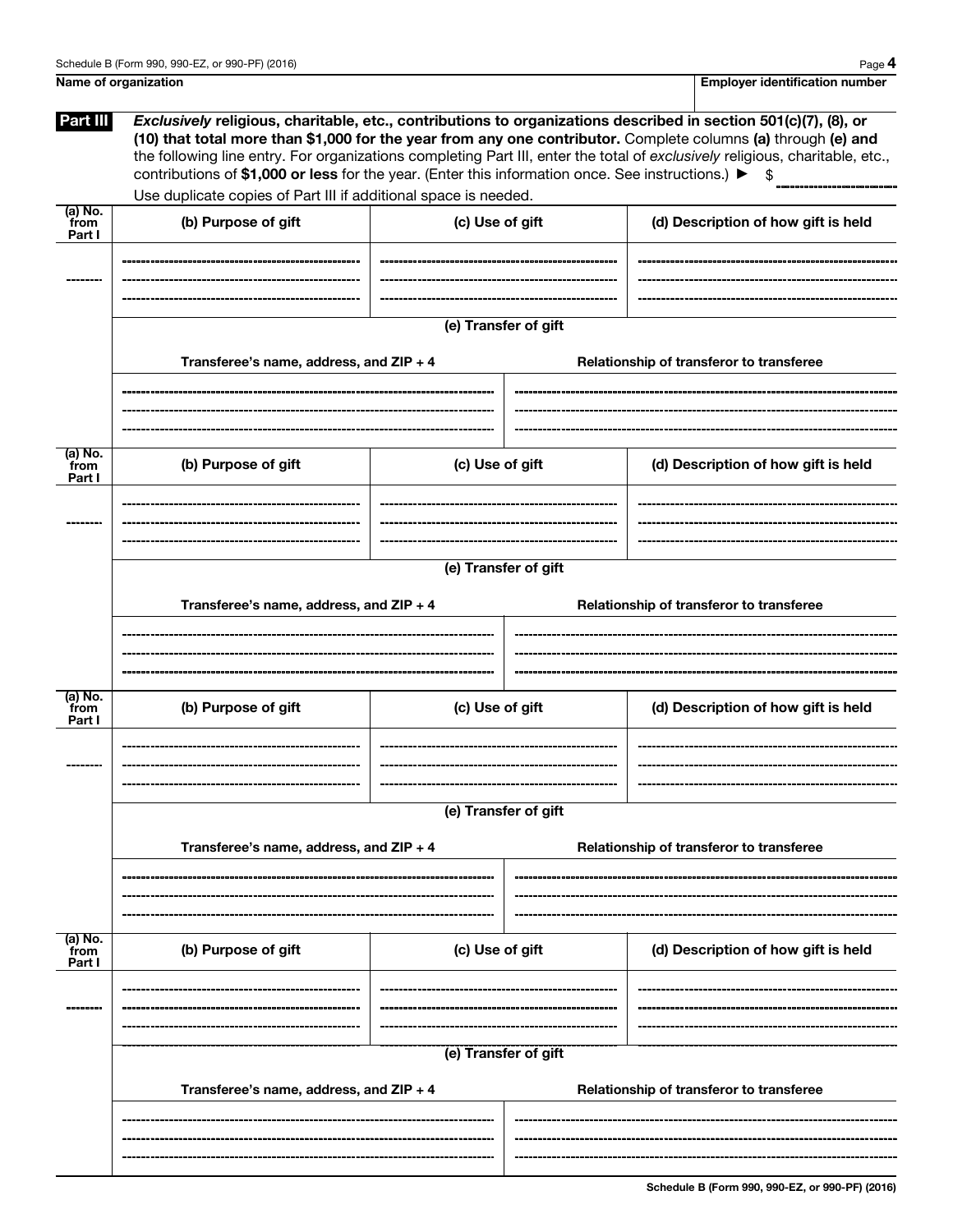| <b>SCHEDULE O</b><br>(Form 990 or 990-EZ)                                             | <b>Supplemental Information to Form 990 or 990-EZ</b><br>Complete to provide information for responses to specific questions on<br>Form 990 or 990-EZ or to provide any additional information. |                                       | OMB No. 1545-0047<br>2016           |
|---------------------------------------------------------------------------------------|-------------------------------------------------------------------------------------------------------------------------------------------------------------------------------------------------|---------------------------------------|-------------------------------------|
| Department of the Treasury<br>Internal Revenue Service                                | Attach to Form 990 or 990-EZ.<br>Information about Schedule O (Form 990 or 990-EZ) and its instructions is at www.irs.gov/form990.                                                              |                                       | <b>Open to Public</b><br>Inspection |
| Name of the organization                                                              |                                                                                                                                                                                                 | <b>Employer identification number</b> |                                     |
| <b>Los Angeles Robotics</b>                                                           |                                                                                                                                                                                                 |                                       | 20-0572530                          |
|                                                                                       | Part I. Revenue, Expenses, and Changes in Net Assets or Fund Balances                                                                                                                           |                                       |                                     |
|                                                                                       | Line 10. Grants and similar amounts paid                                                                                                                                                        |                                       |                                     |
| See Part III. Statement of Program Service Accomplishments and Other Program Services |                                                                                                                                                                                                 |                                       |                                     |
| <b>Line 16. Other Expenses</b>                                                        |                                                                                                                                                                                                 |                                       |                                     |
|                                                                                       | See Part III. Statement of Program Service Accomplishments and Other Program Services                                                                                                           |                                       |                                     |
| <b>Part II. Balance Sheets</b>                                                        |                                                                                                                                                                                                 |                                       |                                     |
|                                                                                       | Line 24. Other Assets: Accounts Receivable                                                                                                                                                      |                                       |                                     |
|                                                                                       | Line 26. Total liabilities: Credit Card Balance and Accounts Payable                                                                                                                            |                                       |                                     |
|                                                                                       | <b>Part III. Statement of Program Service Accomplishments</b>                                                                                                                                   |                                       |                                     |
| Line 31. Other program services                                                       |                                                                                                                                                                                                 |                                       |                                     |
|                                                                                       |                                                                                                                                                                                                 |                                       |                                     |
|                                                                                       |                                                                                                                                                                                                 |                                       |                                     |
|                                                                                       |                                                                                                                                                                                                 |                                       |                                     |
|                                                                                       |                                                                                                                                                                                                 |                                       |                                     |
|                                                                                       |                                                                                                                                                                                                 |                                       |                                     |
|                                                                                       |                                                                                                                                                                                                 |                                       |                                     |
|                                                                                       |                                                                                                                                                                                                 |                                       |                                     |
|                                                                                       |                                                                                                                                                                                                 |                                       |                                     |
|                                                                                       |                                                                                                                                                                                                 |                                       |                                     |
|                                                                                       |                                                                                                                                                                                                 |                                       |                                     |
|                                                                                       |                                                                                                                                                                                                 |                                       |                                     |
|                                                                                       |                                                                                                                                                                                                 |                                       |                                     |
|                                                                                       |                                                                                                                                                                                                 |                                       |                                     |
|                                                                                       |                                                                                                                                                                                                 |                                       |                                     |
|                                                                                       |                                                                                                                                                                                                 |                                       |                                     |
|                                                                                       |                                                                                                                                                                                                 |                                       |                                     |